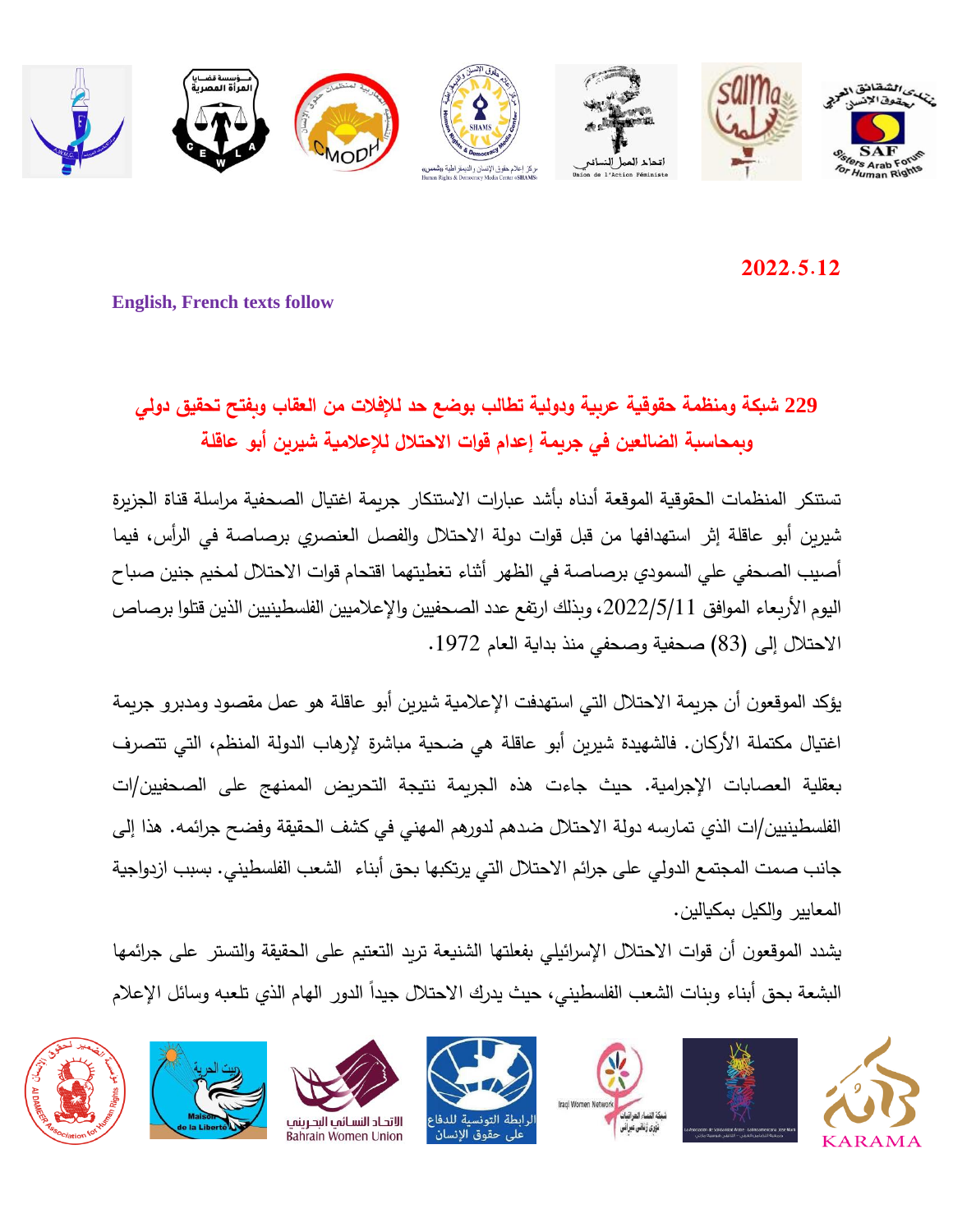

في نقل الحقيقة للعالم، وأيضاً فضح وسائل الإعلام للانتهاكات الجسيمة التي تقوم بها قوات الاحتلال. كما أن االحتالل بفعلته الشنيعة يريد تخويف وإرهاب الصحفيين والصحفيات للحيلولة دون نقل الحقيقة من عين المكان للعالم .

يطالب الموقعون بضرورة فتح تحقيق دولي محايد ومستقل وشفاف تحت إش ارف المحكمة الجنائية الدولية للوقوف على جريمة استهداف قوات االحتالل للصحفية أبو عاقلة، وبضرورة إطالق حملة دولية من قبل نقابة الصحفيين الفلسطينيين والاتحاد الدولي للصحفيين والمنظمات الدولية غير الحكومية ومؤسسات حقوق الإنسان الفلسطينية لمحاسبة مجرمي الحرب اإلسرائيليين، وذلك لمنع إفالت الجناة من العقاب. وإلى رفع قضية حقوقية قانونية بشأن هذه الجريمة أمام المحكمة الجنائية الدولية، لمقاضاة القادة والسياسيين اإلس ارئيليين الذين يحرضون علانية على قتل المدنيين/ات الفلسطينيين، بمن فيهم الصحفيون/ات. ومطالبة الأمم المتحدة والأطراف السامية المتعاقدة على اتفاقية جنيف الرابعة بتوفير الحماية الالزمة للصحفيين/ات والطواقم اإلعالمية العاملة في األراضي المحتلة . وكذلك مطالبة مفوضية األمم المتحدة لحقوق اإلنسان اعتبار استهداف الصحفيين والصحفيات أثناء تغطيتهم النزاعات والحروب المسلحة جريمة حرب على غرار استهداف طواقم اإلسعاف.

يذكّر الموقعون أن الصحفيين/ات والعاملين/ات في وسائل الإعلام يتمتعون ويتمتعن بحماية خاصة بموجب أحكام القانون الدولي اإلنساني مثلهم/ هن كمثل المدنيين من النساء والرجال وقت النزاعات المسلحة وخاصة المادتين (51 و 79) من البروتوكول الأول الإضافي إلى اتفاقيات جنيف لعام 1949، حيث تنص المادة (51) الفقرة (2) على حماية السكان المدنيين (لا يجوز أن يكون السكان المدنيون بوصفهم هذا وكذا الأشخاص المدنيون محلاً للهجوم ). كما تنص المادة(79) من ذات، والتي على (أن الصحفيين الذين يباشرون مهمات مهنية خطرة في مناطق المنازعات المسلحة أشخاص مدنيون ... ويجب حمايتهم بهذه الصفة بمقتضى أحكام













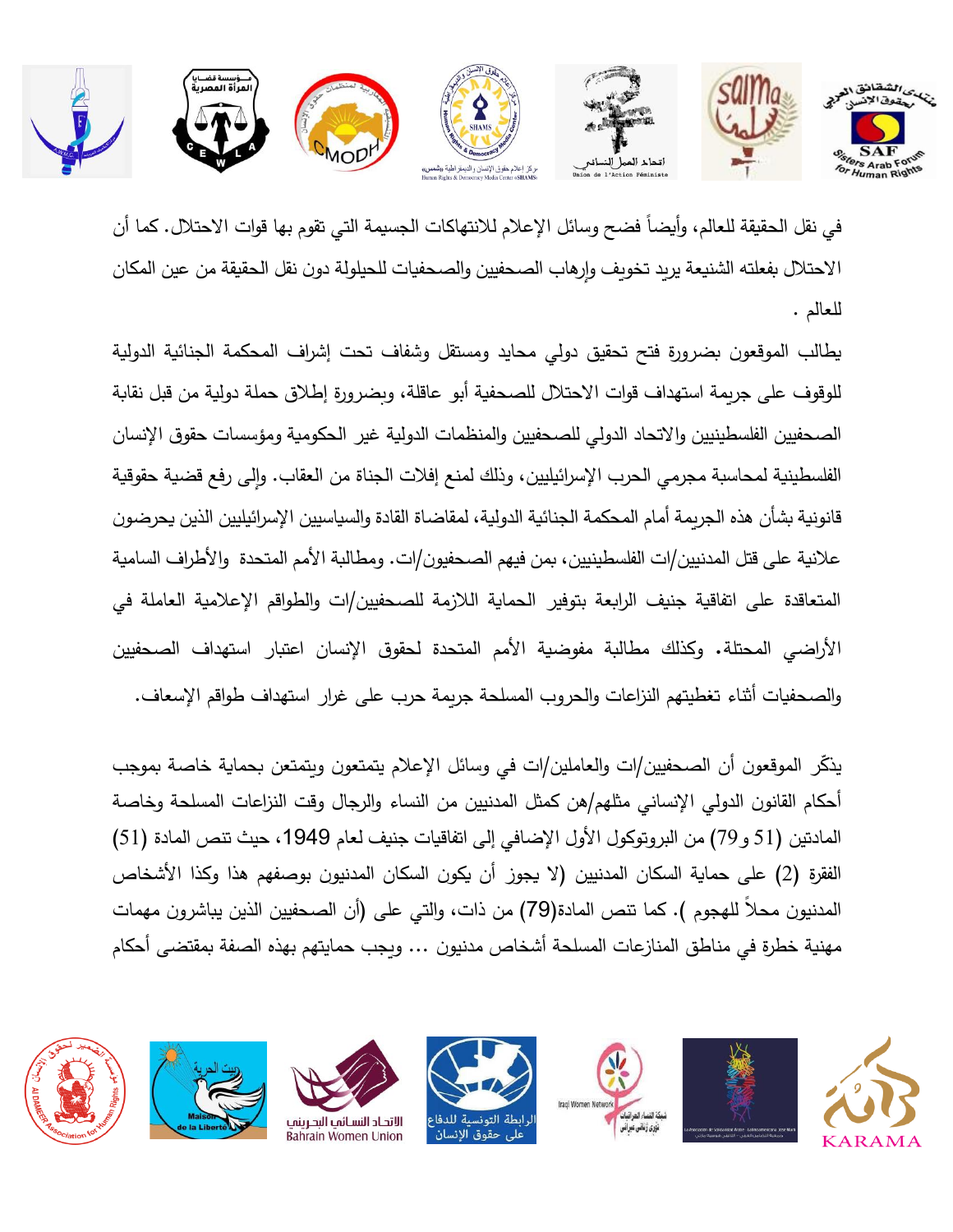

الاتفاقيات)، كما تعد الجريمة التي اقترفتها قوات الاحتلال بحق الصحفية أبو عاقلة انتهاكاً صارخاً لقرار مجلس األمن الدولي رقم)2222( الخاص بحماية الصحفيين/ات ، والذي أصدره المجلس في أيار/مايو .2015













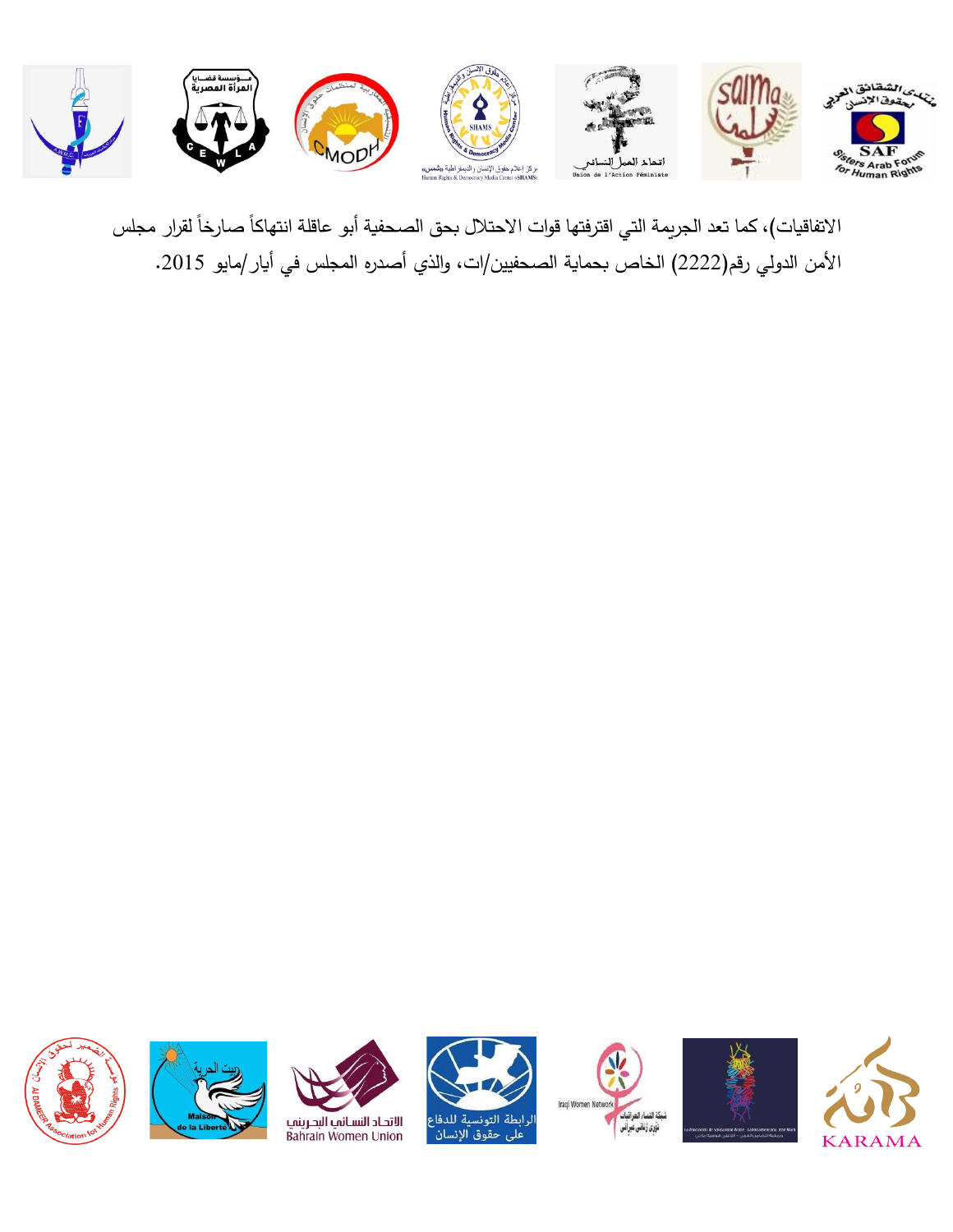

**2022.5.12**

## **229 Arab and International Human Rights Organizations and Networks call for an end to impunity, and Demand the Opening of an International Investigation of the Crime of Executing the Journalist Shireen Abu Aqleh by the Occupation Forces**

The undersigned human rights organizations strongly condemn the assassination of the journalist, Al-Jazeera correspondent, Shireen Abu Aqleh, after she was targeted by the forces of the occupation and apartheid state with a bullet in the head, and the journalist Ali Al-Samoudi was shot in the back, while covering the storming of the Jenin refugee camp Wednesday morning, 11 5/2022, thus increasing the number of Palestinian journalists and media professionals who were killed by the occupation bullets to (83) journalists since the beginning of 1972.

The signatories affirm that the crime of the occupation that targeted the journalist Shireen Abu Aqleh is a deliberate and premeditated act and a full-fledged assassination operation. The martyr Shireen Abu Aqleh is a direct victim of organized state terrorism, which behaves with the mentality of criminal gangs. This crime came as a result of the systematic incitement against Palestinian journalists by the occupying state against them for their professional role in revealing the truth and exposing its crimes. This is in addition to the international society's silence on the crimes of the occupation committed against the Palestinian people because of their double standards.

The signatories stress that the Israeli occupation forces, by their heinous act, want to obscure the truth and cover up their heinous crimes against the Palestinian people. In addition, the occupation, by its heinous act, wants to scare and intimidate journalists to prevent the transmission of the truth to the world.











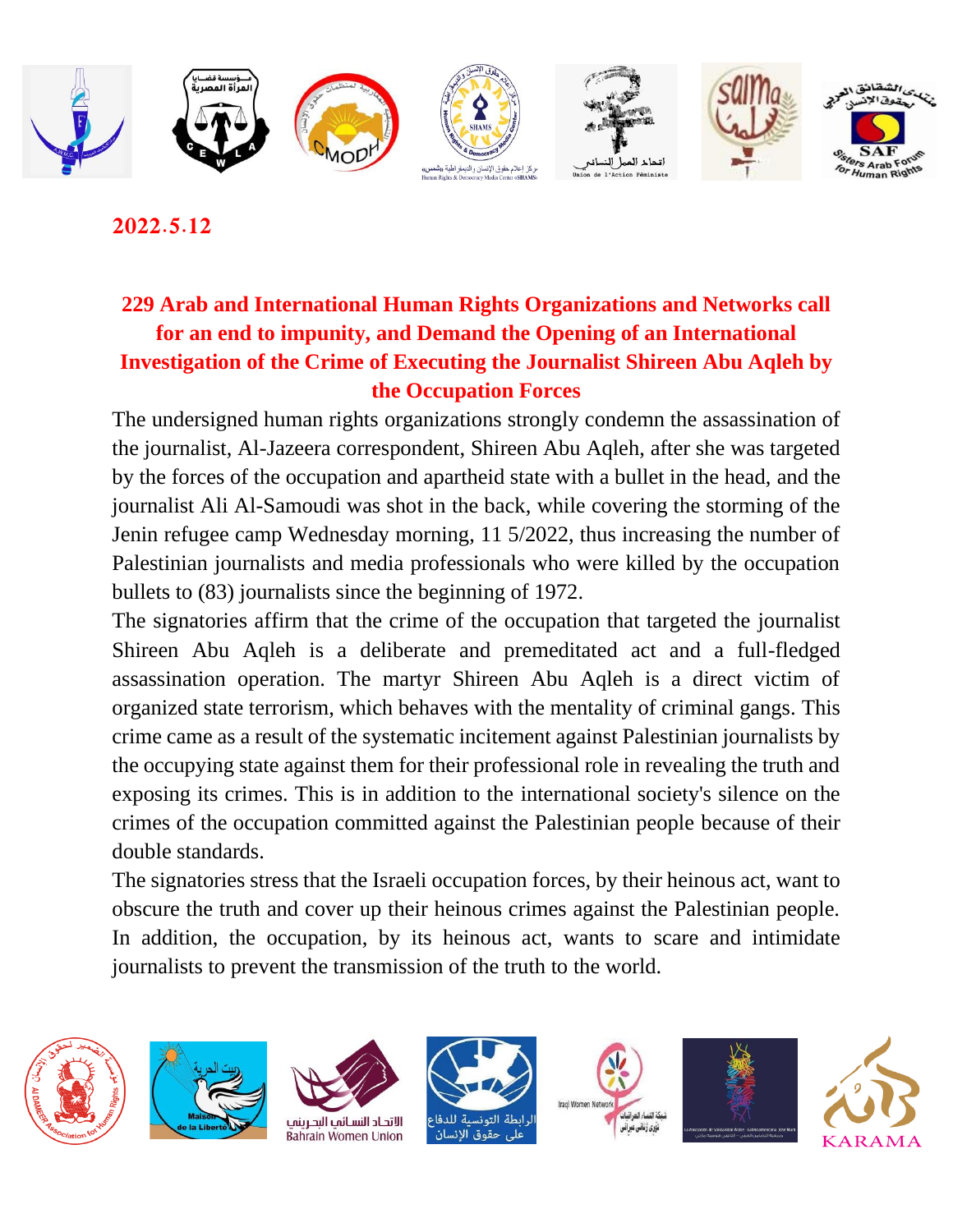

The signatories call for the opening of a neutral, independent, and transparent international investigation under the supervision of the International Criminal Court to find out the crime of targeting journalist Abu Aqleh by the occupation forces, and the need to launch an international campaign by the Palestinian Journalists Syndicate, the International Federation of Journalists, international nongovernmental organizations and Palestinian human rights institutions to hold Israeli war criminals accountable, to prevent impunity for perpetrators, and to bring a legal human rights case regarding this crime before the International Criminal Court, to prosecute Israeli leaders and politicians who publicly incite the killing of Palestinian civilians, including journalists. They are calling on the United Nations and the High Contracting Parties to the Fourth Geneva Convention to provide the necessary protection for journalists and media crews working in the occupied territories. Likewise, the Office of the United Nations High Commissioner for Human Rights considers targeting journalists while covering armed conflicts and wars a war crime, similar to targeting ambulance crews.

The signatories recall that journalists and media workers enjoy special protection under the provisions of international humanitarian law, just like civilians in times of armed conflict, especially Articles (51 and 79) of Additional Protocol I to the Geneva Conventions of 1949, where Article (51) paragraph (2) provides for the protection of the civilian population (the civilian population as such and the civilian population shall not be the object of attack). Article (79) of the same states that "Journalists who undertake dangerous professional missions in areas of armed conflict are civilians... and they must be protected in this capacity in accordance with the provisions of the conventions." The crime committed by the occupation forces against journalist Abu Aqleh is a flagrant violation of UN Security Council Resolution 2222 on the protection of journalists, which the Council issued in May 2015.













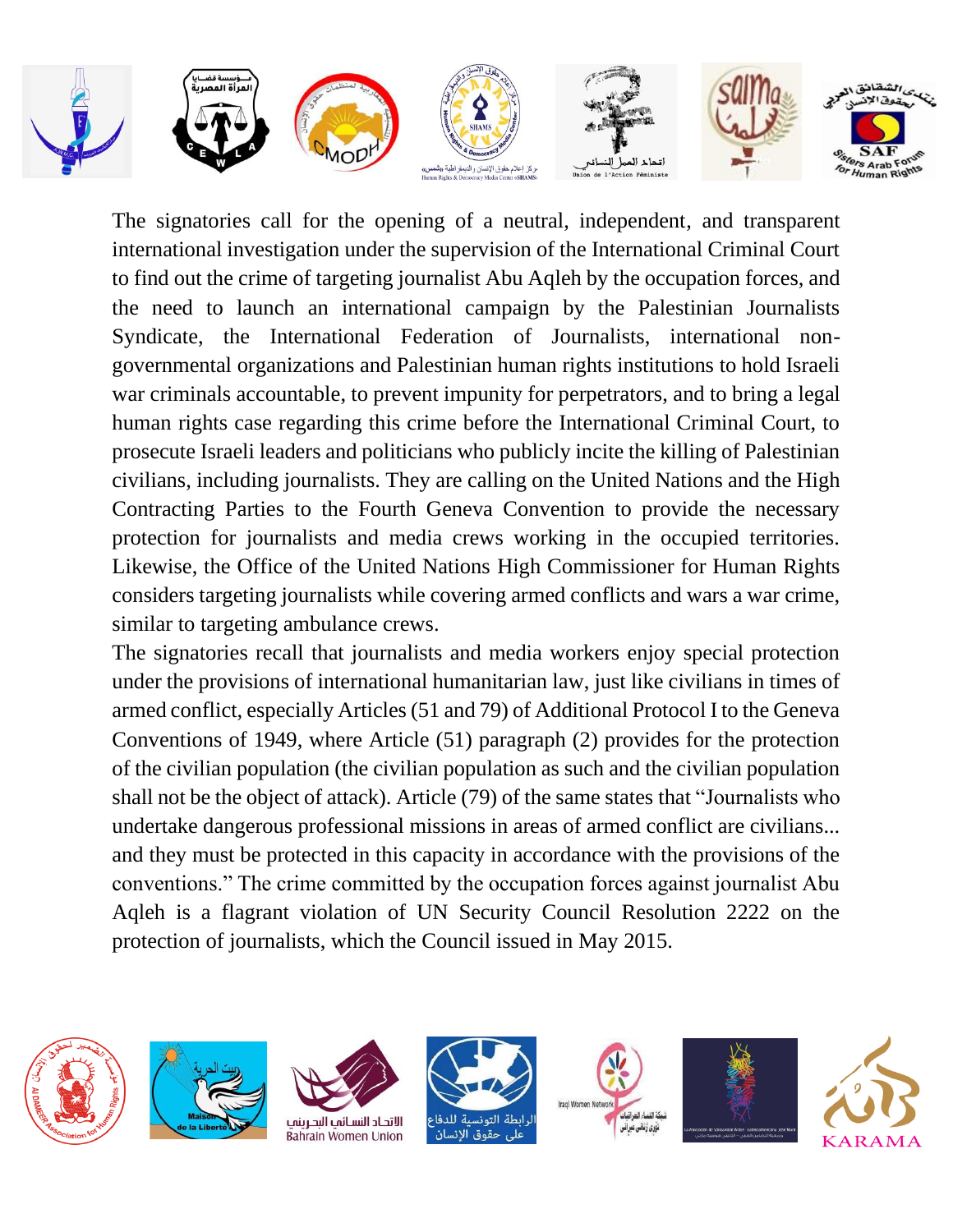

**2022.5.12**

## **229 organisations et réseaux arabes et internationaux de défense des droits de l'homme exigent l'ouverture d'une enquête internationale et à la responsabilisation des personnes impliquées dans le crime d'exécution par les forces d'occupation israelienne de la journaliste Shireen Abu Akleh**

Les organisations de défense des droits de l'homme soussignées condamnent dans les termes les plus forts l'assassinat de la journaliste, correspondante d'Al-Jazeera, Sherine Abu Aqleh, elle a été en effet prise pour cible par les forces de l'occupation et de l'État d'apartheid d'une balle dans la tête, tandis que le journaliste Ali Al - Samoudi a reçu une balle dans le dos alors qu'il couvrait la prise d'assaut du camp de réfugiés de Jénine ce matin, mercredi 11 mai 2022, portant ainsi le nombre de journalistes et de professionnels des médias palestiniens tués par les balles de l'occupation israelennes à (83) femmes et hommes depuis le début de 1972.

Les signataires affirment que le crime de l'occupation qui a visé les médias, en visant Shireen Abu Aqleh, est un acte délibéré et prémédité et une véritable opération d'assassinat. La martyre Shireen Abu Aqleh est une victime directe du terrorisme d'État organisé, qui se comporte avec la mentalité de gangs criminels. Ce crime est venu en effet à la suite de l'incitation systématique contre les journalistes palestiniens par l'État occupant ' pour leur rôle professionnel dans la révélation de la vérité et la dénonciation de ses crimes. Ce crime s'ajoute au silence de la société international sur les crimes de l'occupation commis contre le peuple palestinien. À cause de la politique des doubles standards et deux poids et deux mesures.

Les signataires soulignent que les forces d'occupation israéliennes, par leur acte odieux, veulent occulter la vérité et dissimuler leurs crimes abjectes contre le peuple













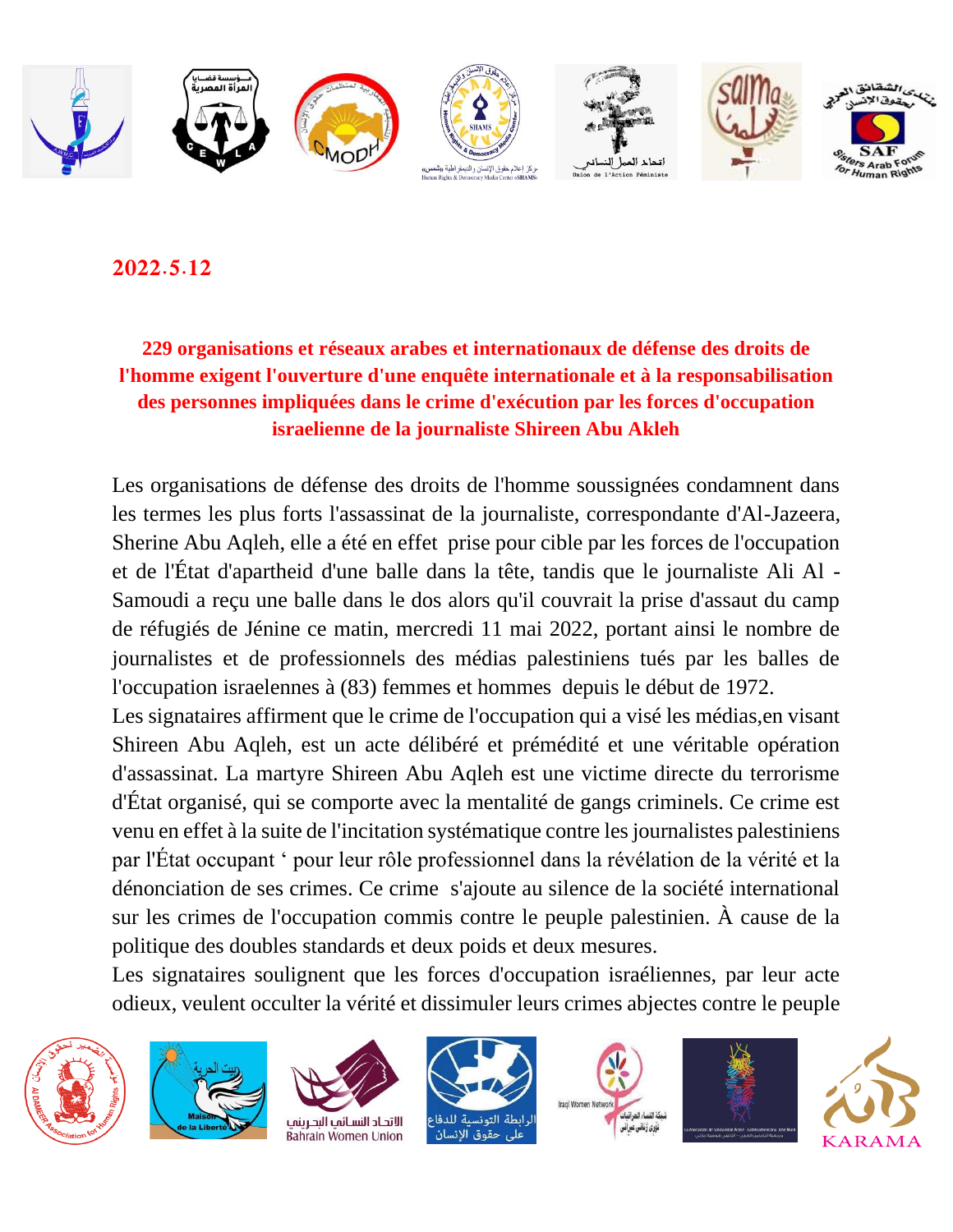

palestinien. De plus, l'occupation, par son acte odieux, veut intimider et terroriser les journalistes pour empêcher la transmission de la vérité du terrain au monde. Les signataires appellent à l'ouverture d'une enquête internationale neutre, indépendante et transparente sous la supervision de la Cour pénale internationale pour mettre la lumière sur le crime visant le journaliste Abu Aqleh par les forces d'occupation, et la nécessité pour les journalistes palestiniens et les Syndicats, la Fédération internationale des journalistes, les organisations non gouvernementales internationales et les institutions palestiniennes des droits de l'homme de lancer une campagne internationale pour que les criminels de guerre israéliens répondent de leurs actes. Et pour empêcher ainsi l'impunité des auteurs de ces crimes ,il est necessaire d'introduire une procédure légale de violations graves des droits de l'homme concernant ce crime devant la Cour pénale internationale, de poursuivre les dirigeants et les politiciens israéliens qui incitent publiquement au meurtre de civils palestiniens, y compris des journalistes.

Elles appelent les Nations Unies et les Hautes Parties contractantes à la Quatrième Convention de Genève de fournir la protection nécessaire aux journalistes et aux équipes des médias travaillant dans les territoires occupés. De même, le Haut-Commissariat des Nations Unies aux droits de l'homme doit considèrer que cibler des journalistes hommes et femmes alors qu'ils couvrent des conflits armés et des guerres est un crime de guerre, au même titre que cibler des ambulanciers.

Les signataires rappellent que les journalistes et les travailleurs des médias bénéficient d'une protection spéciale en vertu des dispositions du droit international humanitaire, tout comme les civils en temps de conflits armés, en particulier les articles (51 et 79) du Protocole additionnel I aux Conventions de Genève de 1949, En effet l'article (51 ) paragraphe (2) prévoit la protection de la population civile (la population civile en tant que telle et les personnes civiles ne doivent pas faire l'objet d'attaques). L'article (79) des mêmes dispositions stipule que « Les













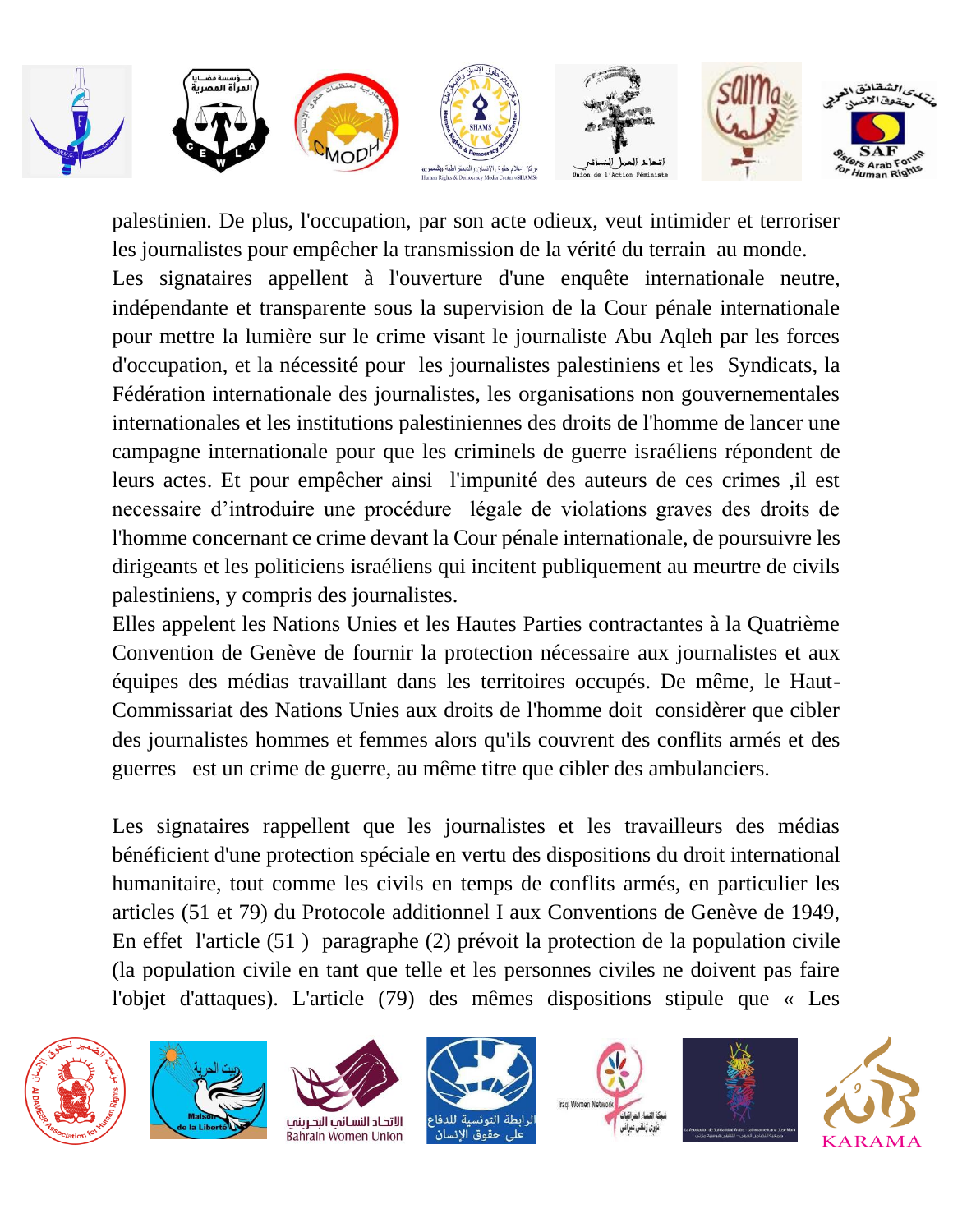

journalistes qui entreprennent des missions professionnelles dangereuses dans les zones de conflits armés sont des civils... et ils doivent être protégés à ce titre conformément aux dispositions des mêmes conventions. De même le crime commis par les forces d'occupation israéliennes contre le journaliste Abu Aqleh est une violation flagrante de la résolution 2222 du Conseil de sécurité de l'ONU sur la protection des journalistes, que le Conseil a publiée en mai 2015.













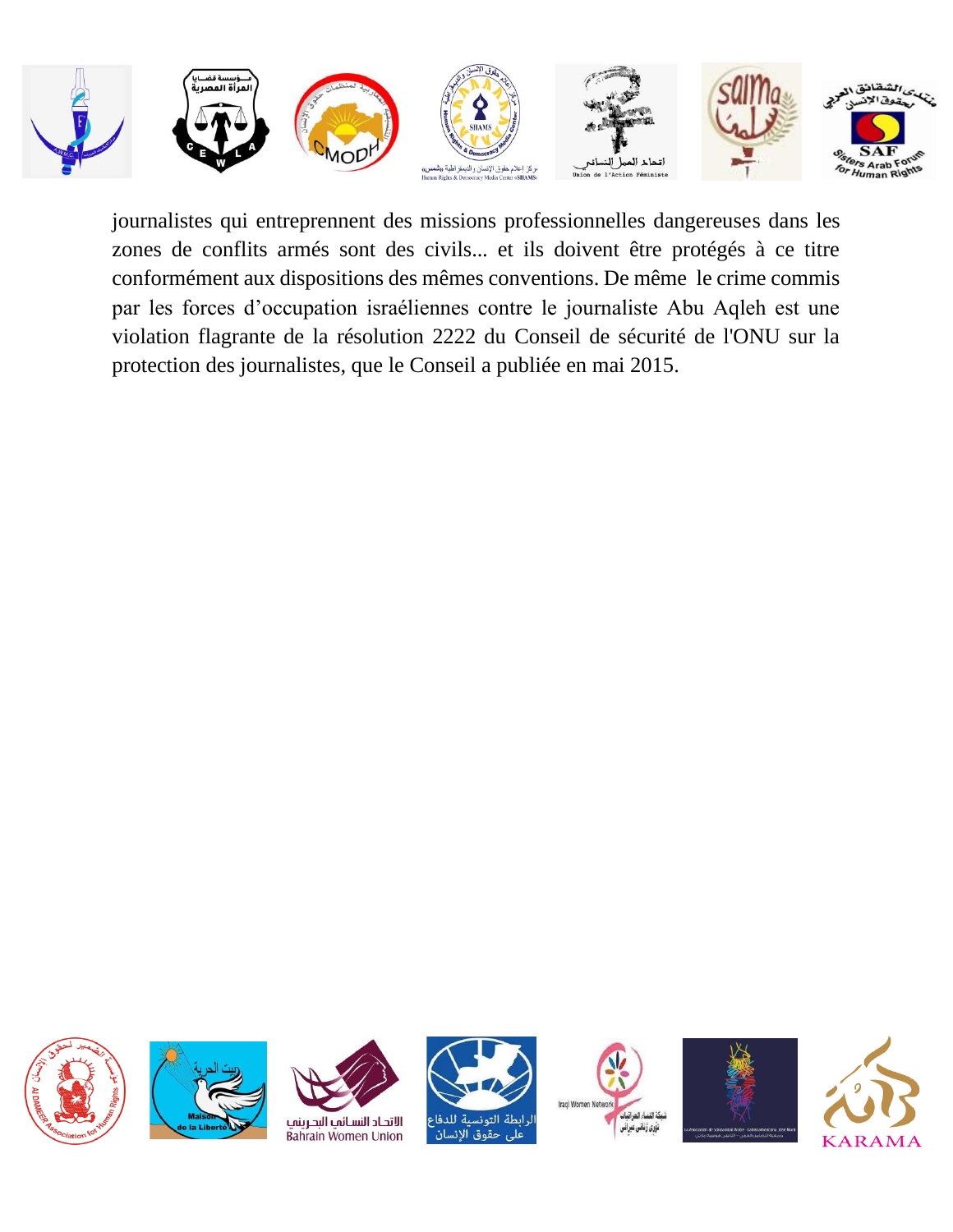













| No.            | <b>Name in French</b>                        | <b>Name in English</b>               | <b>Name in Arabic</b>                      |
|----------------|----------------------------------------------|--------------------------------------|--------------------------------------------|
|                | <b>Coordination Maghrébine des</b>           | <b>Coordination for Maghreb</b>      | التنسيقية المغاربية لمنظمات حقوق           |
|                | <b>Organisations des Droits de humains</b>   | <b>Human Rights Organizations</b>    | الإنسان(تضم 26 منظمة حقوقية في المغرب      |
| $\mathbf{1}$ . | (dont 26 organisations RH du Maroc,          | (include 26 HR organizations         | وموربتانيا والجزائر وتونس وليبيا)          |
|                | de la Mauritanie, de l'Algérie, de la        | from Morocco, Mauretania,            |                                            |
|                | Tunisie et de la Libye                       | Algeria, Tunisia and Libya)          |                                            |
|                | La Coalition marocaine pour les              | The Moroccan Coalition for           | الإئتلاف المغربي لهيئات حقوق الإنسان (وتضم |
|                | organes des droits de l'homme                | Human Rights Bodies (includes        | 23 هيئة)                                   |
| 2.             | (comprend 20 organisations                   | 20 Moroccan human rights             |                                            |
|                | marocaines de défense des droits de          | organizations)                       |                                            |
|                | l'homme)                                     |                                      |                                            |
|                | <b>Union Action Féminine / Maroc</b>         | Union of Women's Action /            | اتحاد العمل النسائي  المغرب                |
| 3.             |                                              | <b>Morocco</b>                       |                                            |
|                | Fédération d'action féministe /              | <b>Feminist Action Federation /</b>  | اتحاد العمل النسوى/فلسطين                  |
| 4.             | <b>Palestine</b>                             | <b>Palestine</b>                     |                                            |
| 5.             | Union des femmes de Bahreïn                  | <b>Bahrain Women's Union</b>         | الاتحاد النسائي البحريني                   |
|                | La Fédération jordanienne des                | The Jordan Federation of the         | اتحاد النقابات العمالية المستقلة الأردنى   |
| 6.             | syndicats indépendants                       | independent Trade Unions             |                                            |
|                | Union des comités de femmes                  | Union of Palestinian Women's         | اتحاد لجان المرأة الفلسطيمية               |
| 7.             | palestiniennes                               | <b>Committees</b>                    |                                            |
|                | Comités de lutte de l'Union des              | Union of Palestinian Women           | اتحاد لجان كفاح المرأة الفلسطيني           |
| 8.             | femmes palestiniennes                        | <b>Struggle Committees</b>           |                                            |
|                | <b>Coalition tunisienne pour l'abolition</b> | <b>Tunisian Coalition to Abolish</b> | الائتلاف التونسي لإلغاء عقوبة الإعدام      |
| 9.             | de la peine de mort                          | the Death Penalty                    |                                            |







الرابطة التونسية للدفاع<br>على حقوق الإنسان





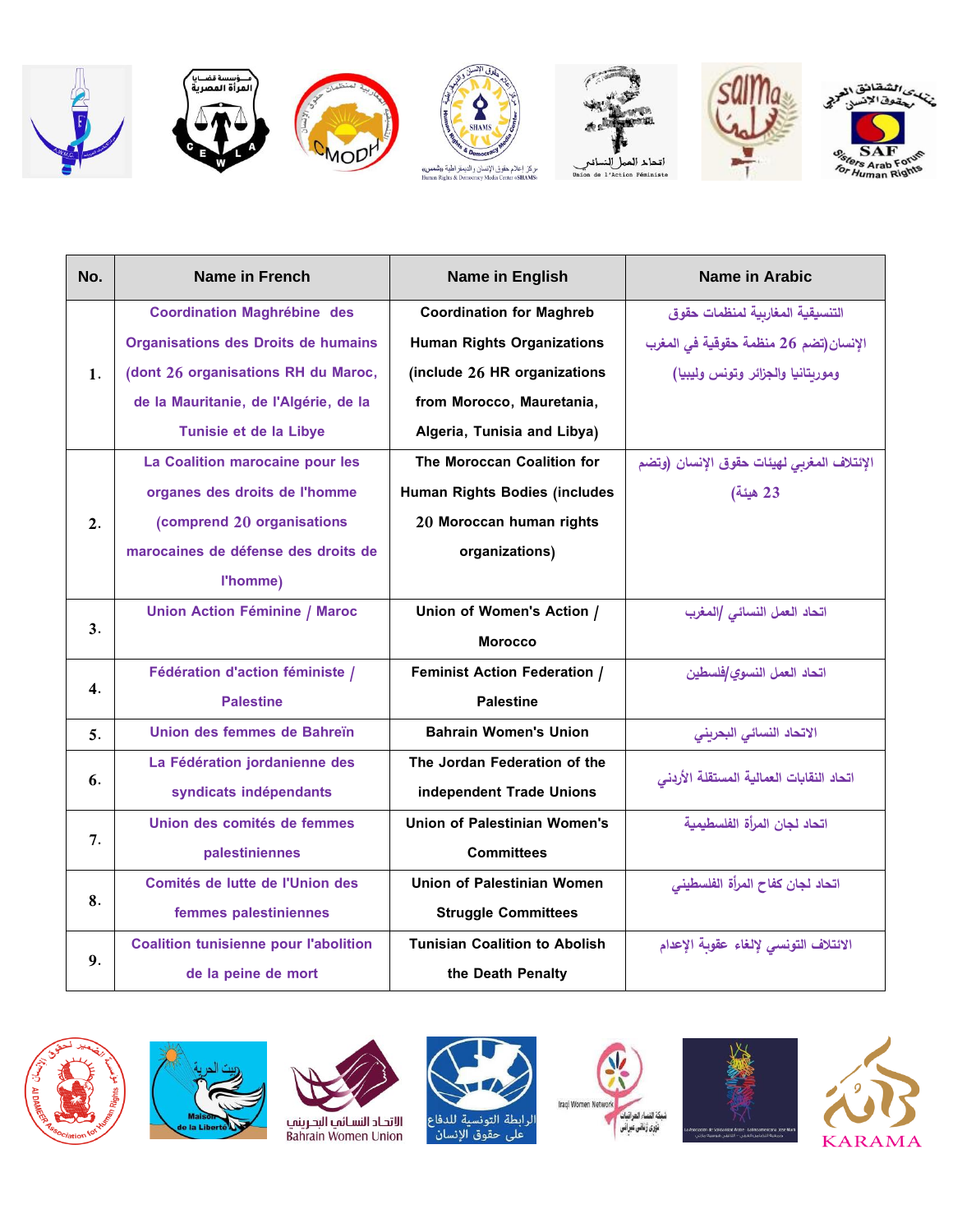













| No. | Name in French                         | Name in English                       | Name in Arabic                              |
|-----|----------------------------------------|---------------------------------------|---------------------------------------------|
|     | La Coalition des droits de l'homme     | The Human Rights Coalition to         | الإئتلاف الحقوقى لوقف العدوان ورفع الحصار   |
|     | pour arrêter l'agression, lever le     | Stop the Aggression, Lift the         | وبناء السلام في اليمن(يضم 10 منظمات من      |
|     | siège et construire la paix au Yémen   | Siege, and Build Peace in             | عشر بلدان عربية)                            |
| 10. | (comprend 10 organisations de dix      | Yemen (includes 10                    |                                             |
|     | pays arabes)                           | organizations from ten Arab           |                                             |
|     |                                        | countries)                            |                                             |
|     | Coalition égyptienne pour les droits   | <b>Egyptian Coalition for Child</b>   | الإئتلاف المصري لحقوق الطفل(يضم 100         |
| 11. | de l'enfant (comprend 180              | <b>Rights (includes 180</b>           | مؤسسة)                                      |
|     | institutions)                          | institutions)                         |                                             |
|     | La Coalition nationale des             | The National Coalition of Civil       | الائتلاف الوطني لمنظمات المجتمع المدني      |
| 12. | organisations de la société civile au  | <b>Society Organizations in Yemen</b> | باليمن                                      |
|     | Yémen                                  |                                       |                                             |
|     | Coalition pour l'intégrité et la       | <b>Coalition for Integrity and</b>    | الإئتلاف من أجل النزاهة والمساءلة           |
| 13. | responsabilité Aman/Palestine          | <b>Accountability Aman/Palestine</b>  | أمان ⁄فلسطين                                |
|     | L'Assemblée académique pour le         | The Academic Assembly for the         | التجمع الأكاديمى فى لبنان لدعم فلسطين/لبنان |
| 14. | soutien de la Palestine-Liban          | support of Palestine-Lebanon          |                                             |
|     | Assemblée culturelle des femmes        | <b>Women's Cultural Assembly for</b>  | التجمع الثقافي النسائي من أجل               |
| 15. | pour la démocratie / Iraq              | Democracy / Iraq                      | الديمقراطية/العراق                          |
|     | Rassemblement culturel pour la         | <b>Cultural Rally for Democracy /</b> | التجمع الثقافي من أجل الديمقراطية/العراق    |
| 16. | démocratie / Irak                      | Iraq                                  |                                             |
|     | Coalition jordanienne contre la peine  | Jordan Coalition Against the          | التحالف الأردني لمناهضة عقوبة الإعدام       |
| 17. | de mort                                | <b>Death Penalty</b>                  |                                             |
|     | L'Alliance internationale pour la paix | The International Alliance for        | التحالف الدولى للسلام وحقوق الإنسان في      |
| 18. | et les droits de l'homme au Moyen-     | Peace and Human Rights in the         | الشرق الأوسط والوطن  العراق                 |
|     | Orient et dans la patrie/Ira           | Middle East and Homeland/Iraq         |                                             |













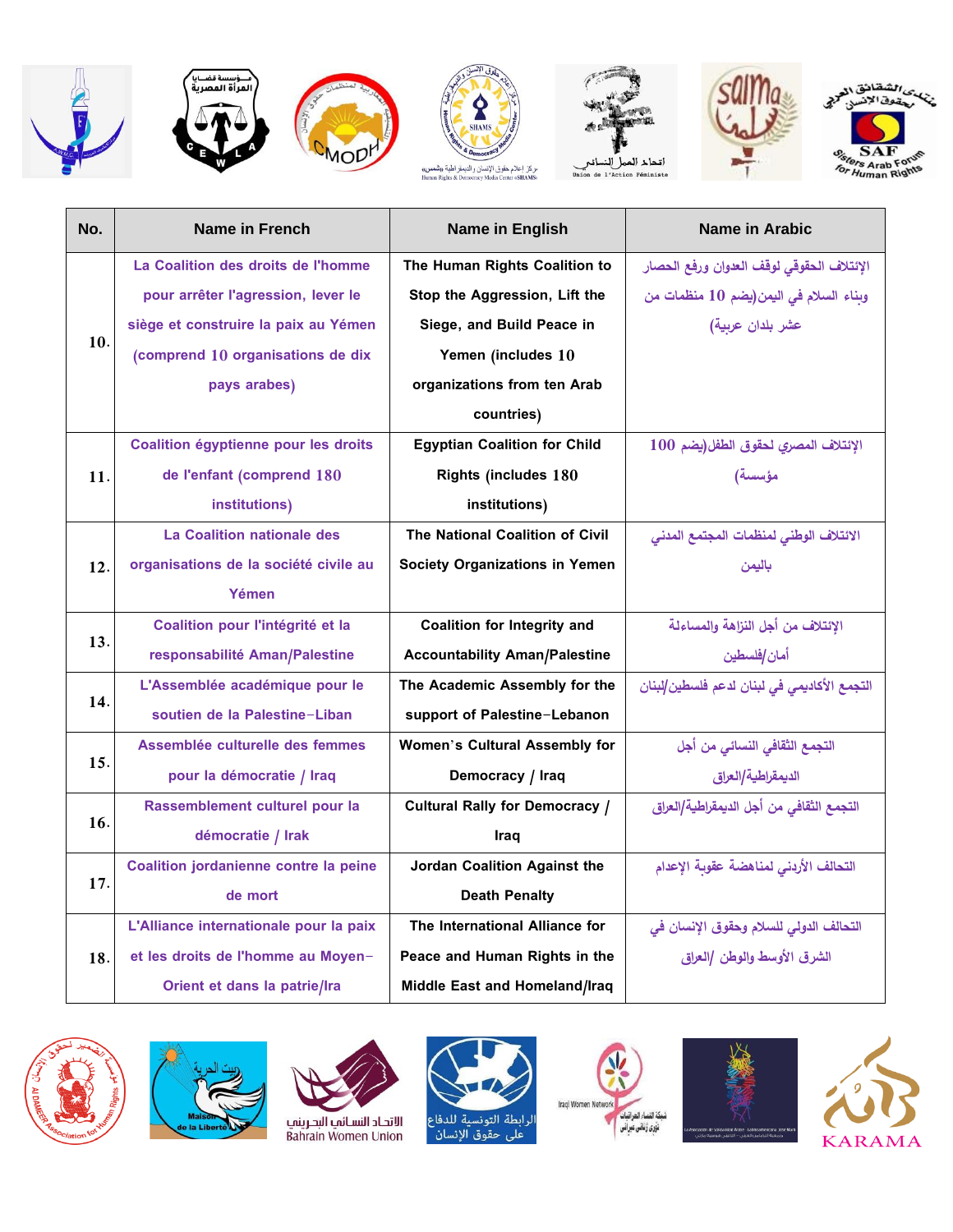













| No. | Name in French                         | <b>Name in English</b>                | <b>Name in Arabic</b>                      |
|-----|----------------------------------------|---------------------------------------|--------------------------------------------|
|     | Coalition syrienne contre la peine de  | <b>Syrian Coalition Against the</b>   | التحالف السوري لمناهضة عقوبة               |
| 19. | mort (SCODP)                           | <b>Death Penalty (SCODP)</b>          | الإعدام (SCODP)                            |
|     | Coalition irakienne contre la peine de | Iraqi Coalition Against the           | التحالف العراقي لمناهضة عقوبة الإعدام      |
| 20. | mort                                   | <b>Death Penalty</b>                  |                                            |
|     | L'Alliance irakienne pour les          | The Iraqi Alliance for Human          | التحالف العراقي لمنظمات حقوق الإنسان (يضم  |
| 21. | organisations des droits de l'homme    | <b>Rights Organizations (includes</b> | 55 منظمة حقوقية)                           |
|     | (comprend 55 organisations)            | 55 organizations)                     |                                            |
|     | La Coalition arabe contre la peine de  | The Arab Coalition against the        | التحالف العربي لمناهضة عقوبة الإعدام(يضم 9 |
| 22. | mort (comprend 9 coalitions dans 8     | <b>Death Penalty (includes 9</b>      | تحالفات في 8 دول عربية)                    |
|     | pays)                                  | coalitions in 8 countries)            |                                            |
|     | La Coalition égyptienne pour les       | The Egyptian Coalition for            | التحالف المصري لحقوق الإنسان والتنمية(يضم  |
|     | droits de l'homme et le                | Human Rights and                      | 550 جمعية) مصر                             |
| 23. | développement (comprend 550            | Development (includes 550             |                                            |
|     | organisations)/Égypte                  | organizations)/Egypt                  |                                            |
|     | L'Alliance féministe syrienne va       | <b>Syrian Feminist Alliance to</b>    | التحالف النسوي السوري لتفعيل قرار مجلس     |
| 24. | activer la résolution 1325 du Conseil  | activate Security Council             | الأمن 1325                                 |
|     | de sécurité                            | <b>Resolution 1325</b>                |                                            |
|     | Coalition yéménite contre la peine de  | Yemeni Coalition Against the          |                                            |
| 25. | mortے                                  | <b>Death Penalty</b>                  | التحالف اليمني لمناهضة عقوبة الإعدام       |
|     | Le Front marocain de soutien à la      | The Moroccan Front in Support         | الجبهة المغربية لدعم فلسطين وضد التطبيع    |
| 26. | Palestine et contre la normalisation   | of Palestine and Against              |                                            |
|     |                                        | <b>Normalization</b>                  |                                            |
|     | <b>Association Ibn Rushd pour le</b>   | Ibn Rushd Association for             |                                            |
| 27. | développement et la démocratie / Irak  | Development and Democracy /           | جمعية ابن رشد للتنمية والديمقراطية/العراق  |
|     |                                        | Iraq                                  |                                            |













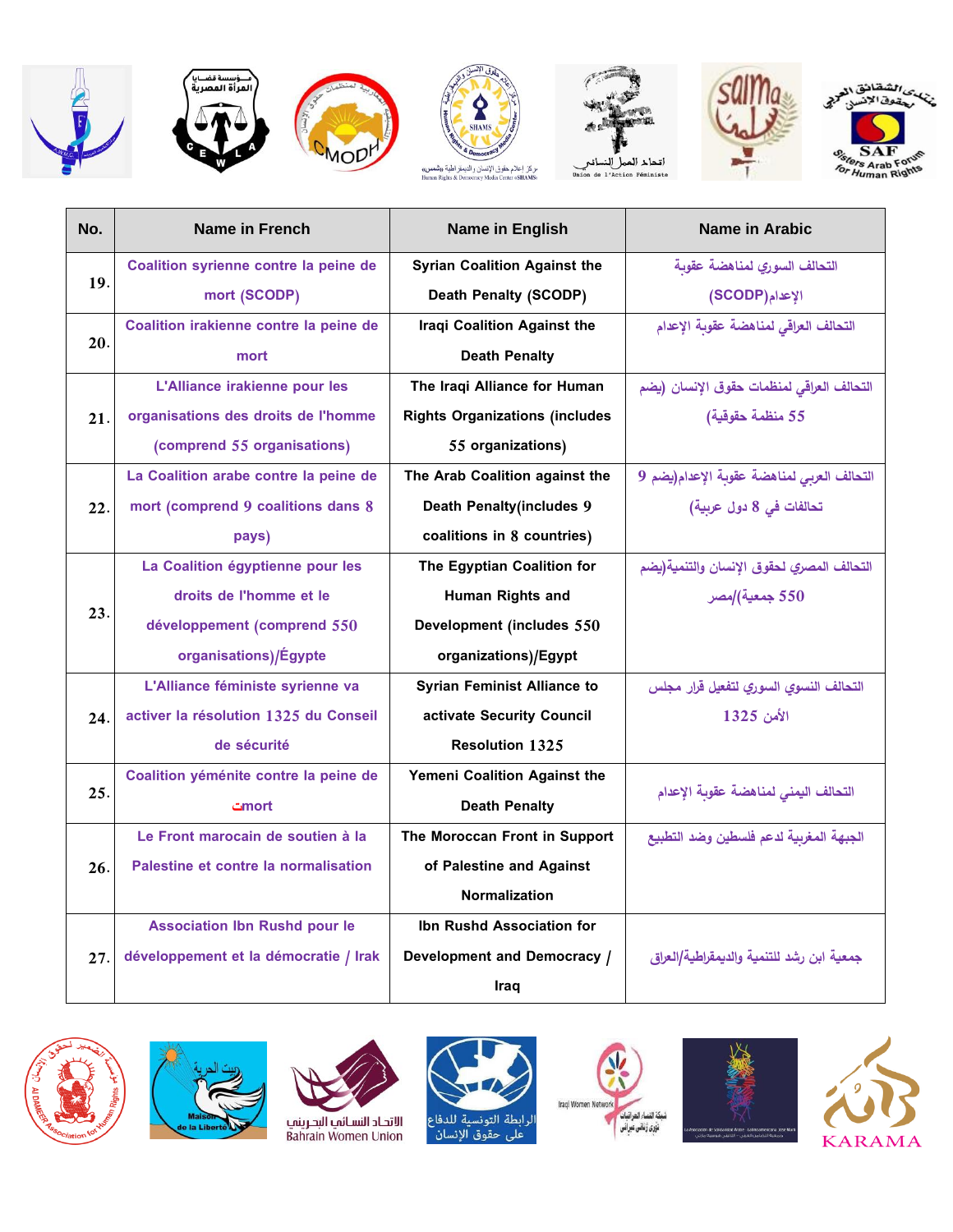













|  | No.      | <b>Name in French</b>                     | Name in English                       | <b>Name in Arabic</b>                        |
|--|----------|-------------------------------------------|---------------------------------------|----------------------------------------------|
|  |          | La Société jordanienne des droits de      | The Jordan Society for Human          | الجمعية الأردنية لحقوق الانسان               |
|  | 28.      | <b>l'homme</b>                            | <b>Rights</b>                         |                                              |
|  |          | Société palestinienne de secours          | <b>Palestinian Medical Relief</b>     | جمعية الإغاثة الطبية الفلسطينيه              |
|  | 29.      | médical                                   | <b>Society</b>                        |                                              |
|  |          | <b>Association Baraem pour le travail</b> | <b>Baraem Association for Social</b>  | جمعية البراعم للعمل الخيري والاجتماعى للبنان |
|  | 30.      | social/Liban                              | Work/Lebanon                          |                                              |
|  |          | Association solidarité laïque Tunisie/    | <b>Civil Solidarity Association /</b> | جمعية التضامن المدنى–المنوسط تونس            |
|  | 31.      | <b>Tunis</b>                              | <b>Tunis</b>                          |                                              |
|  |          | Association pour le développement et      | <b>Association for Development</b>    | جمعية التنمية والدراسات الإستراتيجية         |
|  | 32.      | les études stratégiques à Médenine,       | and Strategic Studies in              | بمدنين تونس                                  |
|  |          | <b>Tunisie</b>                            | <b>Medenine, Tunisia</b>              |                                              |
|  |          | <b>Association Tunisienne de l'Action</b> | <b>Tunisian Association for</b>       |                                              |
|  | 33.      | <b>Culturelle</b>                         | <b>Cultural Action ATAC</b>           | الجمعية التونسية للحراك الثقافى              |
|  |          | <b>Association Tunisienne des Femmes</b>  | <b>Tunisian Association of</b>        | الجمعية التونسية للنساء الديمقراطيات         |
|  | 34.      | <b>Démocrates</b>                         | <b>Democratic Women</b>               |                                              |
|  |          | Association des juristes jordaniens /     | Jordanian Jurists Association /       | جمعية الحقوقيين الأردنيين                    |
|  | 35.      | <b>Jordanie</b>                           | Jordan                                |                                              |
|  |          | Association palestinienne d'études        | <b>Association palestinienne</b>      | جمعية الدراسات التنموبة الفلسطينية           |
|  | 36.      | sur le développement                      | d'études sur le développement         |                                              |
|  |          | Association palestinienne d'études        | The Palestinian Developmental         |                                              |
|  | 37.      | féministes pour le développement          | <b>Feminist Studies Association</b>   | جمعية الدراسات النسوية التنموية الفلسطينية   |
|  |          | Association pour la Défense des           | Association pour la Défense           | جمعية الدفاع عن حقوق الإنسان                 |
|  | 38.      | Droits de l'Homme au Maroc                | des Droits de l'Homme au              | بالمغرب(ASDHOM)                              |
|  | (ASDHOM) | Maroc (ASDHOM)                            |                                       |                                              |













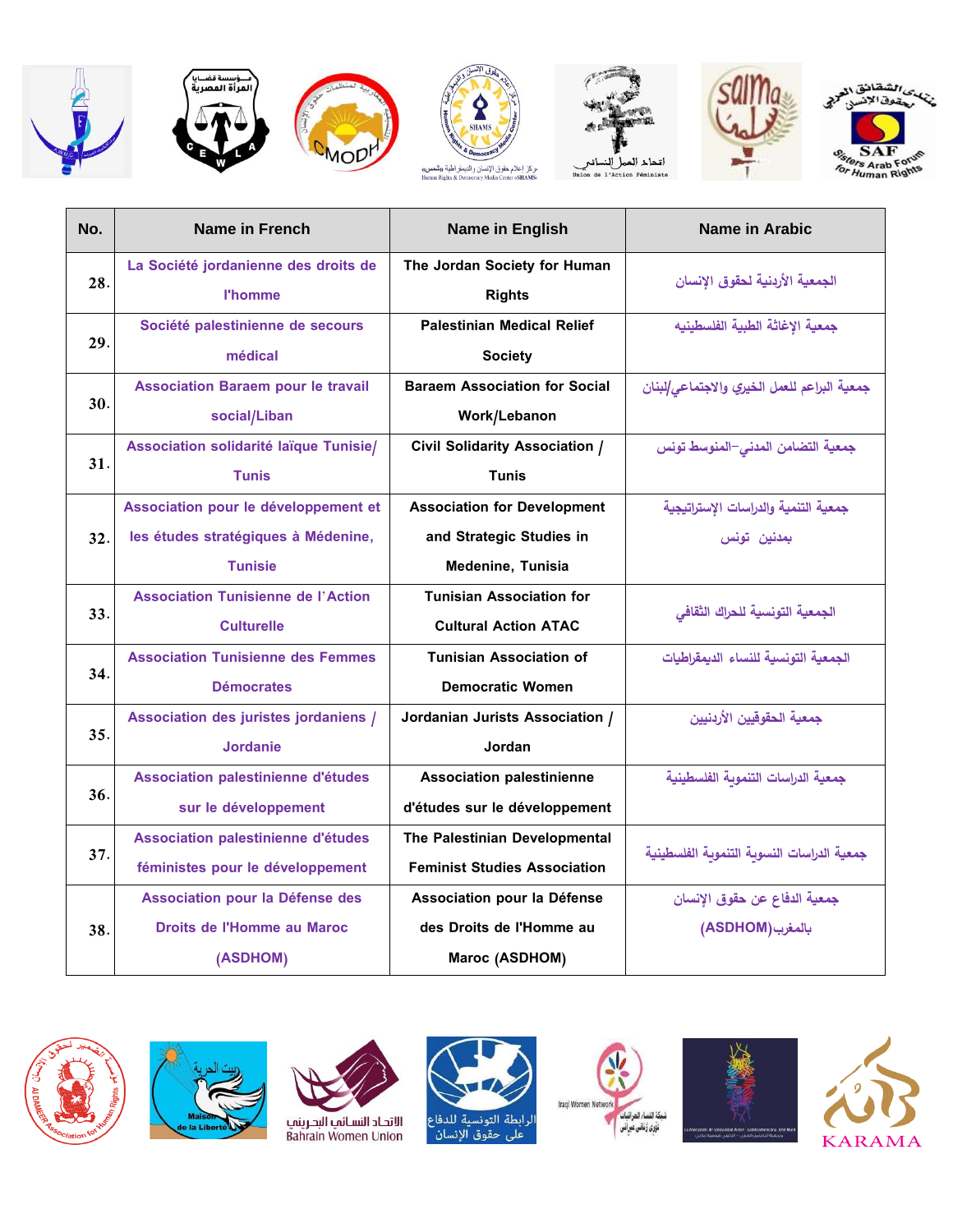











| No. | Name in French                            | <b>Name in English</b>                | Name in Arabic                                 |
|-----|-------------------------------------------|---------------------------------------|------------------------------------------------|
|     | <b>Association des Pionniers pour la</b>  | <b>Association des Pionniers pour</b> | جمعية الرواد للثقافة والفنون / فلسطين          |
| 39. | <b>Culture et les Arts / Palestine</b>    | la Culture et les Arts / Palestine    |                                                |
|     | Société culturelle et artistique          | <b>Alrowwad Cultural and Arts</b>     | جمعية الرواد للثقافة والفنون /فلسطين           |
| 40. | <b>Alrowwad / Palestine</b>               | Society/Palestine                     |                                                |
|     |                                           |                                       |                                                |
|     | <b>Association des femmes</b>             | <b>Working Women's</b>                | جمعية السيدات العاملات/الأربن                  |
| 41. | travailleuses/Jordanie                    | Association/Jordan                    |                                                |
|     | <b>Association du Réseau Culturel</b>     | Association of the International      | جمعية الشبكة الثقافية الدولية من أجل           |
| 42. | <b>International pour la Palestine</b>    | <b>Cultural Network for Palestine</b> | فلسطين <i>إ</i> نبنان                          |
|     | <b>ADDAMEER-Association de soutien</b>    | ADDAMEER-Prisoner support             | جمعية الضمير لرعاية الأسير وحقوق الإنسان/      |
| 43. | aux prisonniers et des droits             | and human rights                      | فلسطين                                         |
|     | humains/Palestine                         | association/Palestine                 |                                                |
|     | Société d'action des femmes pour la       | Women's Action Society for the        | جمعية العمل النسائي لتأهيل المرأة والطفل       |
| 44. | réhabilitation des femmes et des          | <b>Rehabilitation of Women and</b>    | إفلسطين                                        |
|     | enfants / Palestine                       | child/ Palestine                      |                                                |
|     | <b>Association libanaise des juristes</b> | <b>Lebanese Association of</b>        | الحمعية اللبنانية للحقوقيين الديمقراطيين       |
| 45. | démocrates                                | <b>Democratic Jurists</b>             |                                                |
|     | Société libyenne pour les droits de       | Société libyenne pour les droits      | الجمعية الليبية لحقوق الانسان والبحث           |
| 46. | l'homme et la recherche                   | de l'homme et la recherche            | العلمى/ليبيا                                   |
|     | scientifique/Libye                        | scientifique/Libye                    |                                                |
|     | <b>Association des travailleuses</b>      | Palestinian Working Woman             |                                                |
|     | palestiniennes pour le développement      | <b>Society for Development</b>        | جمعية المرأة العاملة الفلسطينية للتنمية/فلسطين |
| 47. |                                           | PWWSD"                                |                                                |
|     |                                           |                                       |                                                |













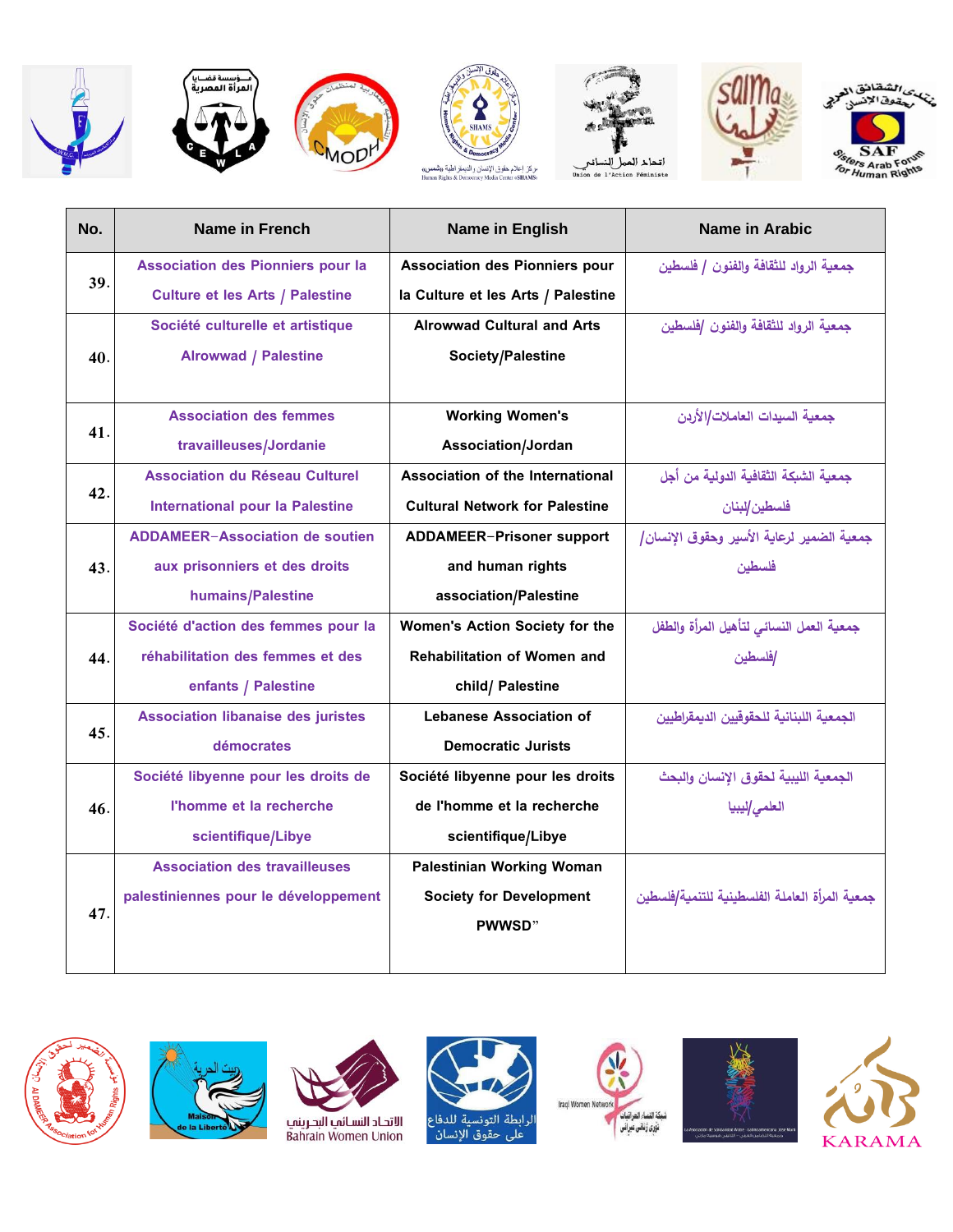















| No. | Name in French                              | Name in English                      | Name in Arabic                                       |
|-----|---------------------------------------------|--------------------------------------|------------------------------------------------------|
|     | Association des femmes pour le              | Women's Association for              | جمعية المرأة للتنمية والتطوبر النسوي/ اليمن          |
| 48. | développement et le développement           | Women's Development and              |                                                      |
|     | des femmes/Yémen                            | <b>Development/ Yemen</b>            |                                                      |
|     | Association égyptienne pour le              | <b>Egyptian Association for</b>      | الجمعية المصربة للتنمية العلمية والتكنولوجيا         |
| 49. | développement scientifique et               | <b>Scientific and Technology</b>     |                                                      |
|     | technologique                               | <b>Development</b>                   |                                                      |
|     | <b>Association Marocaine des Droits de</b>  | <b>Moroccan Association for</b>      | الجمعية المغربية لحقوق الإنسان                       |
| 50. | <b>l'Homme</b>                              | <b>Human Rights</b>                  |                                                      |
|     | <b>L'Association Marocaine des Femmes</b>   | The Moroccan Association for         |                                                      |
| 51. | <b>Progressistes</b>                        | <b>Women Progressive</b>             | الجمعية المغربية للنساء التقدميات                    |
|     | <b>Association marocaine pour</b>           | Association marocaine pour           | الجمعية المغربية لمناهضة العنف ضد                    |
| 52. | l'élimination des violences faites aux      | l'élimination des violences          | النساء /المغرب                                       |
|     | femmes/Maroc                                | faites aux femmes/Maroc              |                                                      |
|     | Association du Forum économique et          | <b>Association of the Economic</b>   |                                                      |
| 53. | social pour les femmes / Jordanie           | and Social Forum for Women /         | جمعية المنتدى الاقتصادي الاجتماعي للنساء  <br>الأردن |
|     |                                             | Jordan                               |                                                      |
|     | Société des ingénieurs agronomes            | <b>Society of Arab Agricultural</b>  | جمعية المهندسين الزراعيين العرب / فلسطين             |
| 54. | arabes / Palestine                          | <b>Engineers / Palestine</b>         |                                                      |
|     | <b>Association mauritanienne des droits</b> | <b>Association mauritanienne des</b> | الجمعية الموربتانية لحقوق الإنسان                    |
| 55. | de l'homme                                  | droits de l'homme                    |                                                      |
|     | <b>Association ALMizan pour le</b>          | <b>ALMizan Association for</b>       | جمعية الميزان للتنمية وحقوق الإنسان في العراق        |
| 56. | développement et droits de l'homme /        | <b>Development and Human</b>         |                                                      |
|     | <b>Irak</b>                                 | Rights /Iraq                         |                                                      |
|     | Association des femmes d'An-Najah /         | An-Najah Women's Association         | جمعية النجاح النسوبة/ اليمن                          |
| 57. | Yémen                                       | / Yemen                              |                                                      |













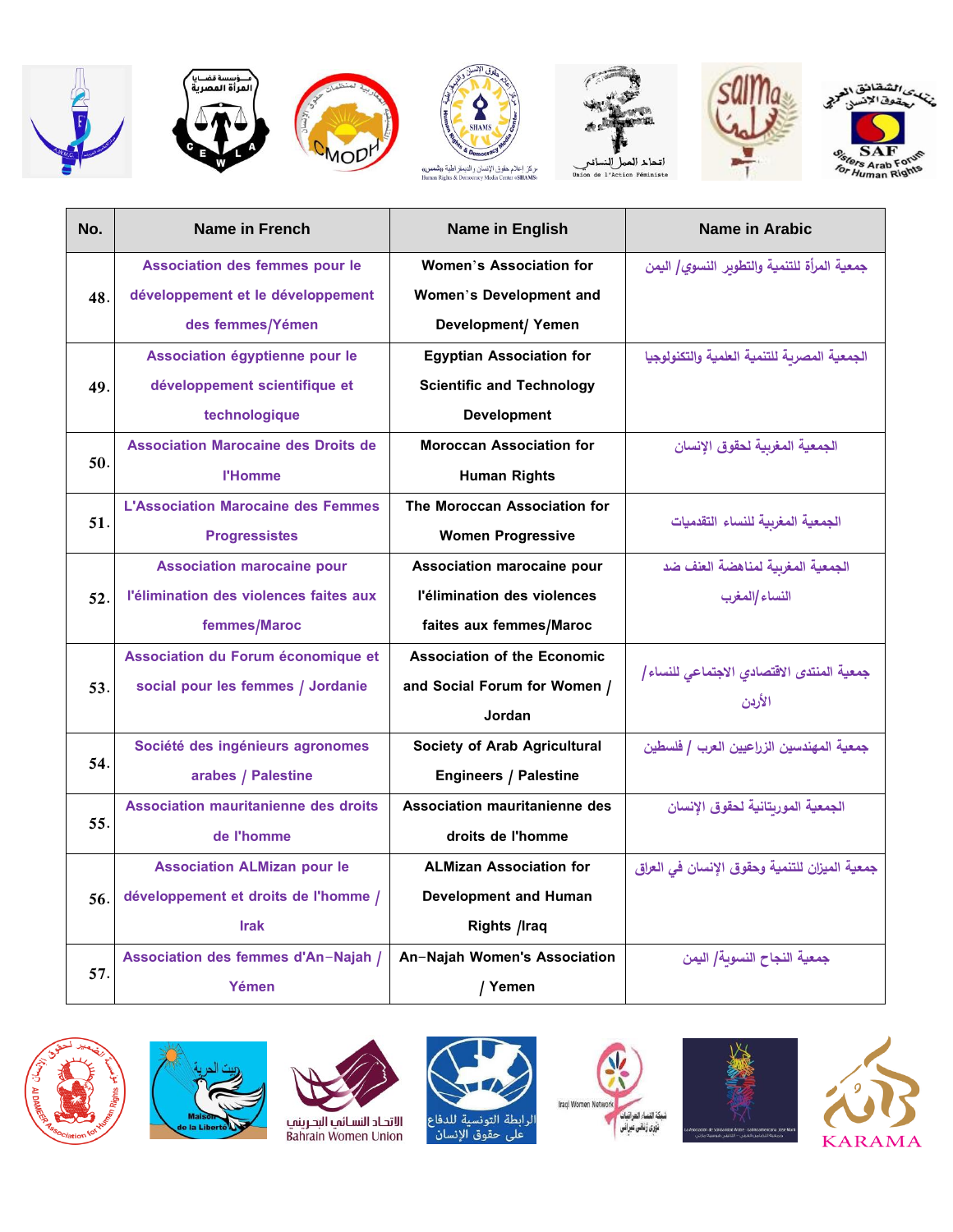













| No. | Name in French                               | <b>Name in English</b>                 | Name in Arabic                               |
|-----|----------------------------------------------|----------------------------------------|----------------------------------------------|
|     | Société de Secours Social pour le            | <b>Social Relief Society for Women</b> |                                              |
| 58. | Développement des Femmes /                   | <b>Development / Palestine</b>         | جمعية النجدة الاجتماعية لتنمية المرأة/فلسطين |
|     | <b>Palestine</b>                             |                                        |                                              |
|     | Union générale des femmes                    | Al Najda Association for the           | جمعية النجدة لتنمية المرأة الفلسطينية— الضفة |
| 59. | palestiniennes/ Palestine                    | <b>Development of Palestinian</b>      | الغربية/فلسطين                               |
|     |                                              | Women - West Bank/Palestine            |                                              |
|     | Organisation des femmes arabes-              | Arab Women Organization-               |                                              |
| 60. | <b>Jordanie</b>                              | Jordan                                 | جمعية النساء العربيات/الأردن                 |
| 61. | <b>Association de tatouage/Tunisie</b>       | <b>Tattoo Association/Tunisia</b>      | جمعية الوشم تونس                             |
|     | L'Association Nationale de Défense           | The National Association for           | الجمعية الوطنية للدفاع عن الحقوق والحريات /  |
| 62. | des Droits et Libertés / Egypte              | the Defense of Rights and              | مصر                                          |
|     |                                              | Freedoms / Egypt                       |                                              |
|     | <b>Association Ana Insan pour les droits</b> | Ana Insan Association for the          | جمعية أنا إنسان لحقوق المعوقين/ الأردن       |
| 63. | des personnes handicapées /                  | Rights of the Disabled/ Jordan         |                                              |
|     | <b>Jordanie</b>                              |                                        |                                              |
| 64. | <b>Association Beyti/Liban</b>               | <b>Beyti Association/Lebanon</b>       | جمعية بيتى إلبنان                            |
|     | <b>Impact Association for Human</b>          | <b>Impact Association for Human</b>    | جمعية تأثير لحقوق الإنسان/الأردن             |
| 65. | <b>Rights/Jordanie</b>                       | Rights/Jordan                          |                                              |
|     | Association pour permettre la vie            | <b>Association to enable</b>           | جمعية تمكين العيش باستقلال/لبنان             |
| 66. | autonome/Liban                               | independent living/Lebanon             |                                              |
| 67. | Fondation pour le développement des          | <b>Women's Media Development</b>       | جمعية تنمية إعلام المرأة–تام/فلسطين          |
|     | médias des femmes - Tam/Palestine            | Foundation - Tam/Palestin              |                                              |
|     | Association pour le développement            | <b>Association for the</b>             | جمعية تنمية ذوى الاحتياجات الخاصة/ اليمن     |
| 68. | des personnes ayant des besoins              | Development of People with             |                                              |
|     | spéciaux / Yémen                             | Special Needs / Yemen                  |                                              |













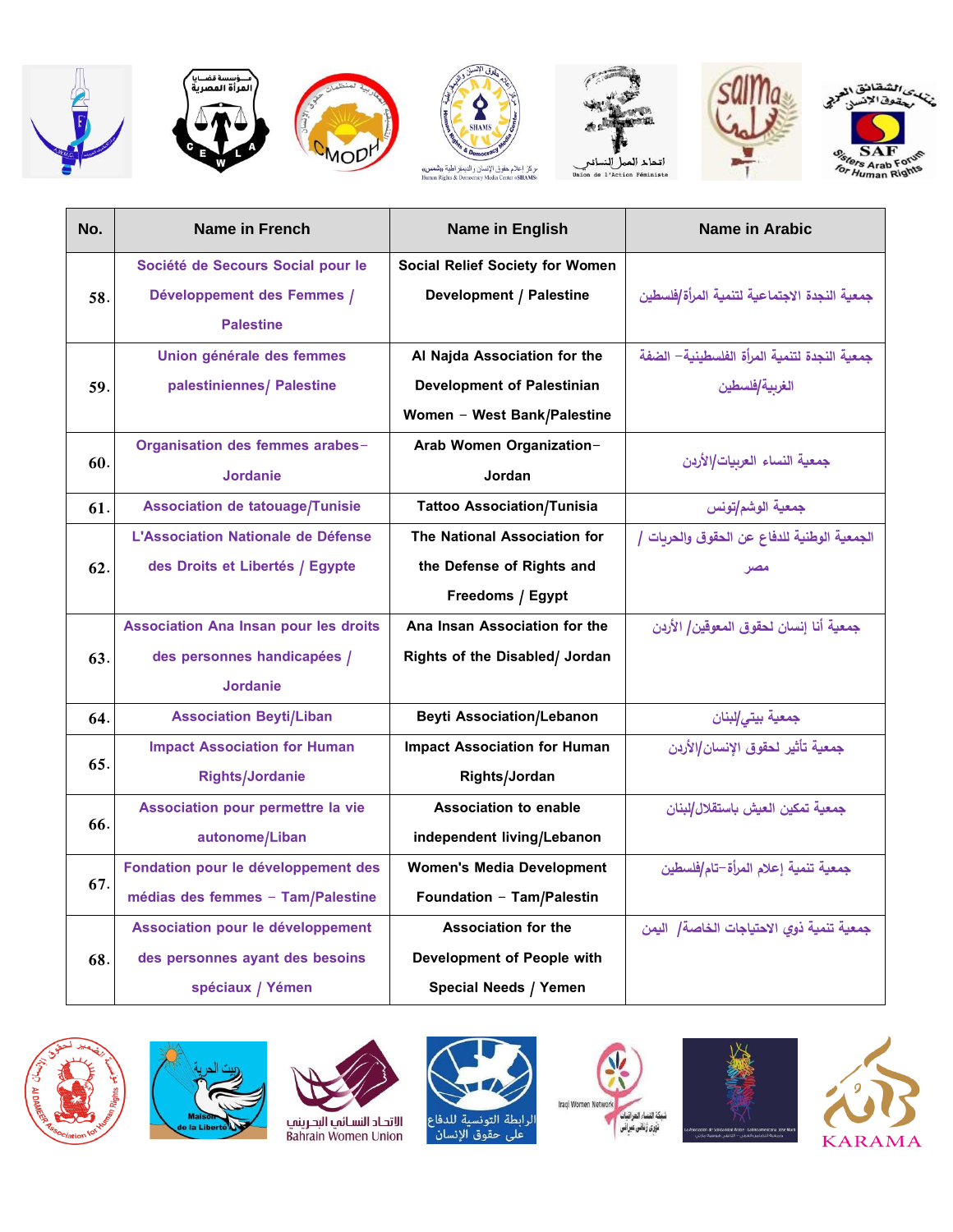















| No. | Name in French                              | <b>Name in English</b>               | <b>Name in Arabic</b>                     |
|-----|---------------------------------------------|--------------------------------------|-------------------------------------------|
| 69. | Société Jothor pour les droits de           | <b>Jothor Society for Human</b>      | جمعية جذور لحقوق المواطن/ الأربن          |
|     | l'homme-Jordanie                            | Rights-Jordan                        |                                           |
|     | <b>Association Hemaya pour les droits</b>   | <b>Hemaya Association for Human</b>  | جمعية حماية لحقوق الإنسان والتنمية/مصر    |
| 70. | humains et le développement/Égypte          | <b>Rights and Development/Egypt</b>  |                                           |
|     | Association José Marti pour la              | Jose Marti Association for           | جمعية خوسيه مارتي للتضامن العربي الامريكي |
| 71. | solidarité arabo-latino-américaine          | Arab-Latin American Solidarity       | اللاتينى                                  |
|     | <b>Association Rachel Corrie pour la</b>    | <b>Rachel Corrie Association for</b> | جمعية راشل كوري للتضامن بين الشعوب        |
| 72. | solidarité entre les peuples                | <b>Solidarity Among Peoples</b>      |                                           |
|     | <b>Association Rasid pour les droits de</b> | <b>Rasid Association for Human</b>   | جمعية راصد لحقوق الإنسان/لبنان            |
| 73. | l'homme / Liban                             | Rights/ Lebanon                      |                                           |
| 74. | <b>Association des femmes Roaa-</b>         | Roaa Women Association-              | جمعية رؤى نسائية/ الأردن                  |
|     | <b>Jordanie</b>                             | Jordan                               |                                           |
| 75. | Réseau de femmes pour le soutien            | <b>Women's Network Society for</b>   | جمعية شبكة المرأة لدعم المرأة/ الأردن     |
|     | aux femmes/Jordanie                         | Women Support/ Jordan                |                                           |
|     | <b>Association Bougiés pour</b>             | <b>Candles Association for</b>       | جمعية شموع للمساواة/المغرب                |
| 76. | l'Egalité/Maroc                             | <b>Equality/Morocco</b>              |                                           |
|     | <b>Association Aisha pour la protection</b> | Aisha Association for the            | جمعية عايشة لحماية المرأة والطفل غزة /    |
| 77. | des femmes et des enfants Gaza /            | <b>Protection of Women and</b>       | فلسطين                                    |
|     | <b>Palestine</b>                            | Children Gaza / Palestine            |                                           |
|     | <b>Association Kemet pour le</b>            | <b>Kemet Association for Human</b>   | جمعية كيميت للتنمية الإنسانية/مصر         |
| 78. | développement humain/Égypte                 | Development/Egypt                    |                                           |
|     | <b>Association Ecole des Mères/</b>         | <b>Mothers School Association</b>    | جمعية مدرسة الأمهات/فلسطين                |
| 79. | <b>Palestine</b>                            | /Palestine                           |                                           |













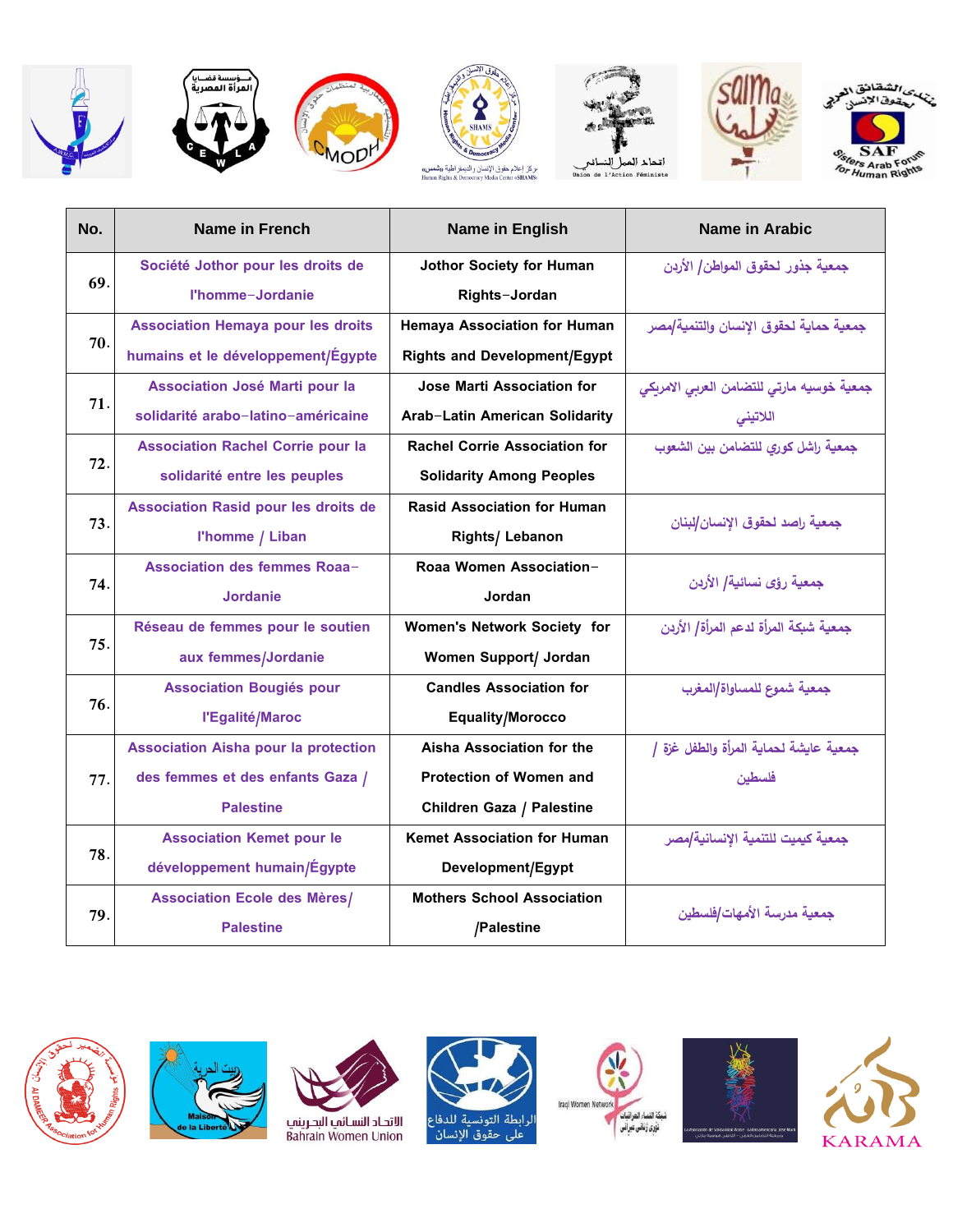













| No. | Name in French                           | <b>Name in English</b>              | <b>Name in Arabic</b>                         |
|-----|------------------------------------------|-------------------------------------|-----------------------------------------------|
|     | <b>Association Ma'an Le Forum des</b>    | <b>Ma'an Association The Forum</b>  | جمعية معاً منتدى النساء العربيات في           |
| 80. | Femmes Arabes du Néguev/Palestine        | of Arab Women in the                | النقب /فلسطين                                 |
|     |                                          | <b>Negev/Palestine</b>              |                                               |
|     | Association de l'Institut de solidarité  | Association of the Jordanian        | جمعية معهد تضامن النساء الأردنى               |
| 81. | des femmes jordaniennes                  | <b>Women's Solidarity Institute</b> |                                               |
|     | Forum de la société d'Amman pour         | <b>Amman Society Forum for</b>      | جمعية منتدى عمان لحقوق الانسان/ الأردن        |
| 82. | les droits de l'homme                    | <b>Human Rights</b>                 |                                               |
|     | Association des femmes contre la         | <b>Women Against Violence</b>       | جمعية نساء ضد العنف/فلسطين                    |
| 83. | violence / Palestine                     | <b>Association/ Palestine</b>       |                                               |
| 84. | <b>Association des Nachas de Tunisie</b> | <b>Tunisia's Nachas Association</b> | جمعية نشاز تونس                               |
| 85. | <b>Association de tatouage/Tunisie</b>   | <b>Tattoo Association/Tunisia</b>   | جمعية وشم تونس                                |
| 86. | Veillée pour la Démocratie et l'Etat     | Vigil for Democracy and the         | جمعية يقظة من أجل الديمقراطية والدولة المدنية |
|     | Civil / Tunisie                          | Civil State / Tunisia               | إتونس                                         |
| 87. | Le mouvement mondial de défense          | The global movement to defend       | الحركة العالمية للدفاع عن الأطفال             |
|     | des enfants                              | children                            |                                               |
|     | Protection des défenseurs des droits     | Protection of human rights          | حماية المدافعين عن حقوق الإنسان في العالم     |
| 88. | de l'homme dans le monde arabe           | defenders in the Arab world         | العربي (فرنسا)                                |
|     | (France)                                 | (France)                            |                                               |
|     | Protéger les défenseurs des droits       | <b>Protecting human rights</b>      | حماية المدافعين عن حقوق الإنسان في العالم     |
| 89. | humains dans le monde/ France            | defenders around the Arab           | العربي/ فرنسا                                 |
|     |                                          | world/ France                       |                                               |
|     | La campagne universitaire                | The Jordanian Academic              | الحملة الاكاديمية الأردنية للتضامن مع حقوق    |
|     | jordanienne pour la solidarité avec      | <b>Campaign for Solidarity with</b> | الشعب الفلسطيني                               |
| 90. | les droits du peuple palestinien         | the Rights of the Palestinian       |                                               |
|     |                                          | <b>People</b>                       |                                               |













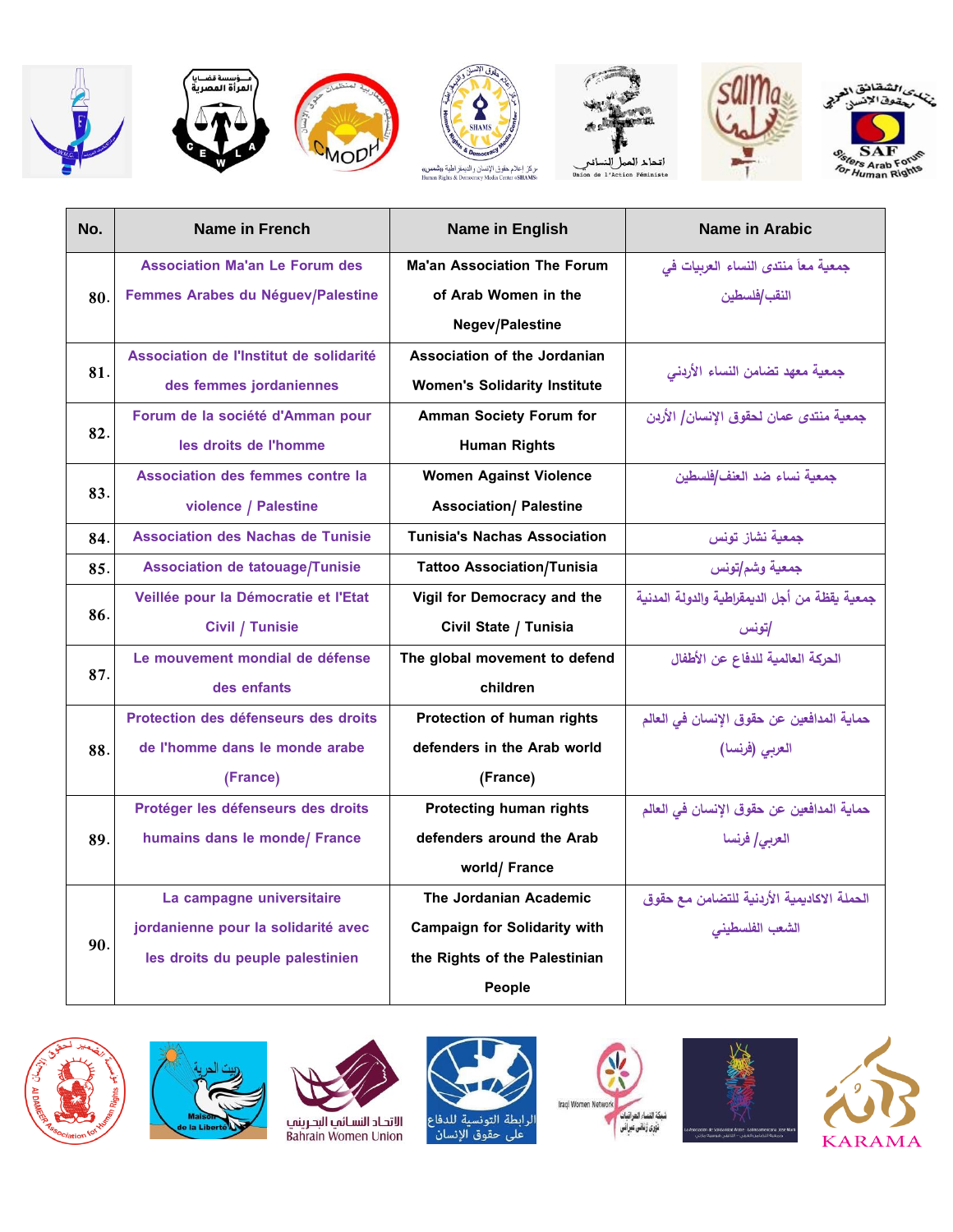











| No. | Name in French                           | Name in English                       | Name in Arabic                           |
|-----|------------------------------------------|---------------------------------------|------------------------------------------|
| 91. | La Campagne internationale pour          | The International Campaign to         | الحملة الدولية لفك الحصار عن اليمن       |
|     | mettre fin au siège du Yémen             | End the Siege on Yemen                |                                          |
| 92. | Lique tunisienne pour la tolérance       | <b>Tunisian League for Tolerance</b>  | الرابطة التونسية للتسامح                 |
|     | La Ligue tunisienne de défense des       | The Tunisian League for the           |                                          |
| 93. | droits de l'homme                        | <b>Defense of Human Rights</b>        | الرابطة التونسية للدفاع عن حقوق الإنسان  |
|     | La Ligue algérienne de défense des       | The Algerian League for               |                                          |
| 94. | droits de l'homme                        | <b>Defense Human Rights</b>           | الرابطة الجزائرية للدفاع عن حقوق الإنسان |
|     | Association libre des écrivains          | <b>Free Tunisian Writers</b>          | رابطة الكتاب التونسيين الأحرار           |
| 95. | tunisiens                                | <b>Association</b>                    |                                          |
|     | Association des femmes chefs de          | Association of Women Heads of         | رابطة النساء معيلات الأسر من موربتانيا   |
| 96. | famille de Mauritanie                    | <b>Families from Mauritania</b>       |                                          |
|     | Irakien Ligue des formateurs des         | Iragi League for Human Rights         |                                          |
| 97. | droits de l'homme                        | <b>Trainers</b>                       | رابطة مدربى حقوق الإنسان العراقية        |
|     | Rashid pour l'intégrité et la            | <b>Rashid For Integrity and</b>       | رشيد للنزاهة والشفافية/ الأردن           |
| 98. | transparence/ Jordanie                   | Transparency/ Jordan                  |                                          |
|     | Pionniers de la liberté pour la          | <b>Freedom Pioneers for Integrity</b> | رواد الحربة للتدربب على النزاهة وحقوق    |
| 99. | formation à l'intégrité et aux droits de | and Human Rights Training /           | الإنسان/ الأردن                          |
|     | l'homme / Jordanie                       | Jordan                                |                                          |
|     | Le Réseau jordanien pour les droits      | The Jordanian Network for             | الشبكة الأردنية لحقوق الإنسان (تضم 11    |
|     | de l'homme (comprend 11                  | Human Rights (includes 11             | منظمات حقوقية)                           |
| 100 | organisations de défense des droits      | human rights organizations)           |                                          |
|     | de l'homme)                              |                                       |                                          |
|     | Le Réseau Démocratique Marocain de       | <b>The Moroccan Democratic</b>        | الشبكة الديمقراطية المغربية للتضامن مع   |
| 101 | Solidarité avec les Peuples              | Network for Solidarity with the       | الشعوب                                   |
|     |                                          | <b>Peoples</b>                        |                                          |













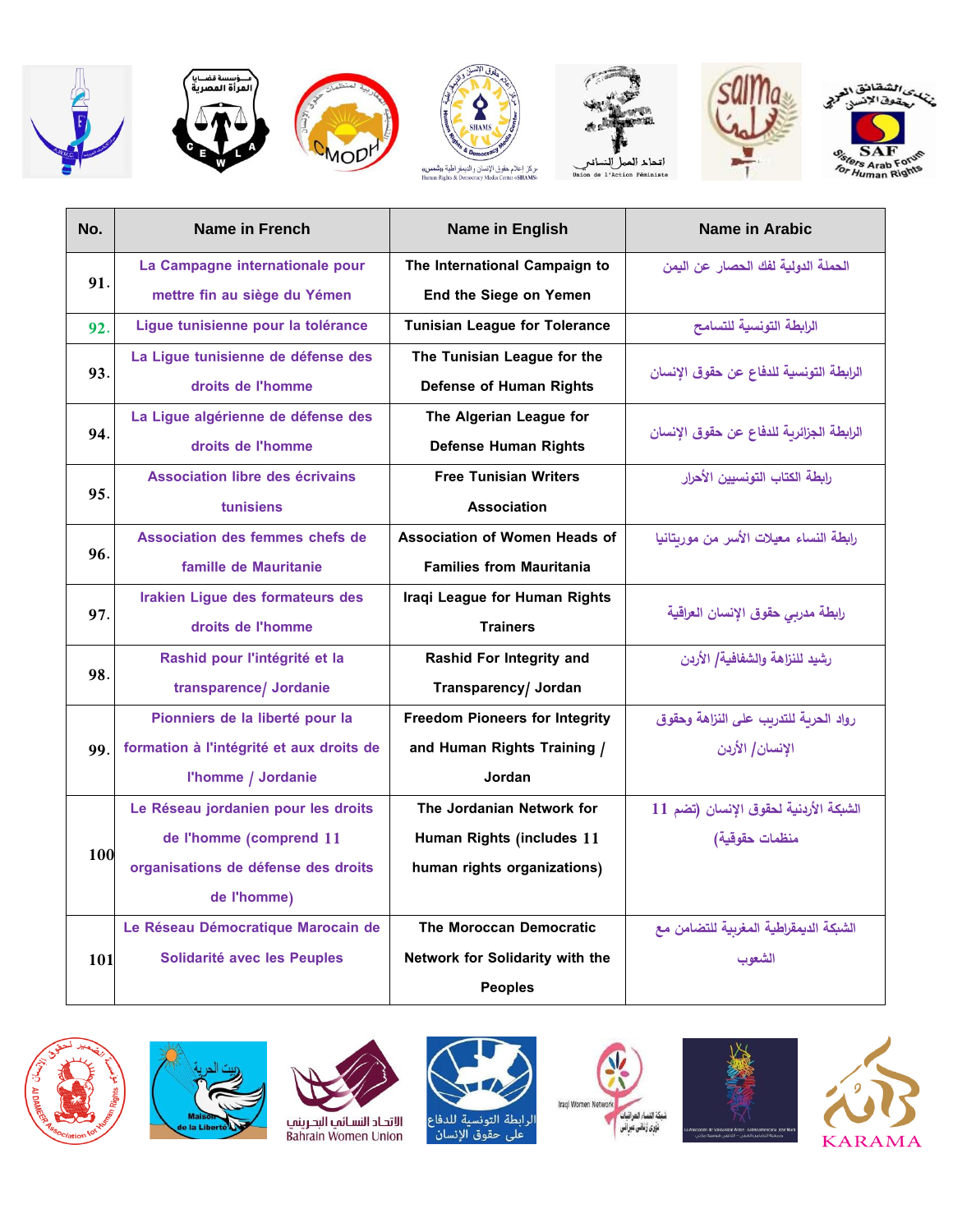















| No. | Name in French                       | Name in English                        | <b>Name in Arabic</b>                       |
|-----|--------------------------------------|----------------------------------------|---------------------------------------------|
| 102 | Réseau mondial pour la défense du    | <b>Global Network for the Defense</b>  | الشبكة العالمية للدفاع عن الشعب الفلسطيني   |
|     | peuple palestinien                   | of the Palestinian People              |                                             |
|     | Le réseau arabe des formateurs des   | The Arab Human Rights                  | الشبكة العربية لمدربي حقوق الإنسان          |
| 103 | droits de l'homme                    | <b>Trainers Network</b>                |                                             |
|     | Réseau des femmes pour la paix et la | <b>Women's Peace and Security</b>      | شبكة المرأة للسلام والأمن/ اليمن            |
| 104 | sécurité (Yémen)                     | Network (Yemen)                        |                                             |
| 105 | Réseau des femmes irakiennes         | <b>Iraqi Women's Network</b>           | شبكة النساء العراقيات                       |
|     | Le Réseau national syrien pour la    | The Syrian National Network for        | الشبكة الوطنية السورية للسلم الأهلي والأمان |
| 106 | paix civile et la sécurité           | <b>Civil Peace and Community</b>       | المجتمعى                                    |
|     | communautaire.                       | Safety.                                |                                             |
|     | Réseau Salma - Organisation          | Salma Network - Feminist               | شبكة سلمي الإقليمية لمناهضة العنف ضد        |
| 107 | féministe contre la violence dans le | Organization against violence in       | النساءفي المنطقة العربية                    |
|     | monde arabe                          | the Arab world                         |                                             |
| 108 | <b>Réseau Dignité</b>                | <b>Dignity Network</b>                 | شبكة كرامة                                  |
| 109 | <b>Journal Oklam, Mauritanie</b>     | Oklam newspaper, Mauritania            | صحيفة أقلام، موربتانيا                      |
|     | <b>Personnel des affaires</b>        | <b>Women's Affairs Staff/Palestine</b> | طاقم شؤون المرأة/فلسطين                     |
| 110 | féminines/Palestine                  |                                        |                                             |
|     | Femmes palestiniennes contre la      | Palestinian Women Against              | فلسطينيات ضد العنف–فضا /فلسطين              |
| 111 | violence-Spada/Palestine             | Violence-Spada/Palestine               |                                             |
|     | Entité organisatrice                 | <b>Feminist organizing</b>             | كيان تنظيم نسوي/فلسطين                      |
| 112 | féministe/Palestine                  | entity/Palestine                       |                                             |
|     | Commissions pour la défense des      | <b>Committees for the Defense of</b>   |                                             |
| 113 | libertés démocratiques et des droits | <b>Democratic Freedoms and</b>         | لجان الدفاع عن حقوق الإنسان والحريات        |
|     | de l'homme en Syrie (LDH)            | Human Rights in Syria (LDH)            | الديمقراطية فى سورية                        |













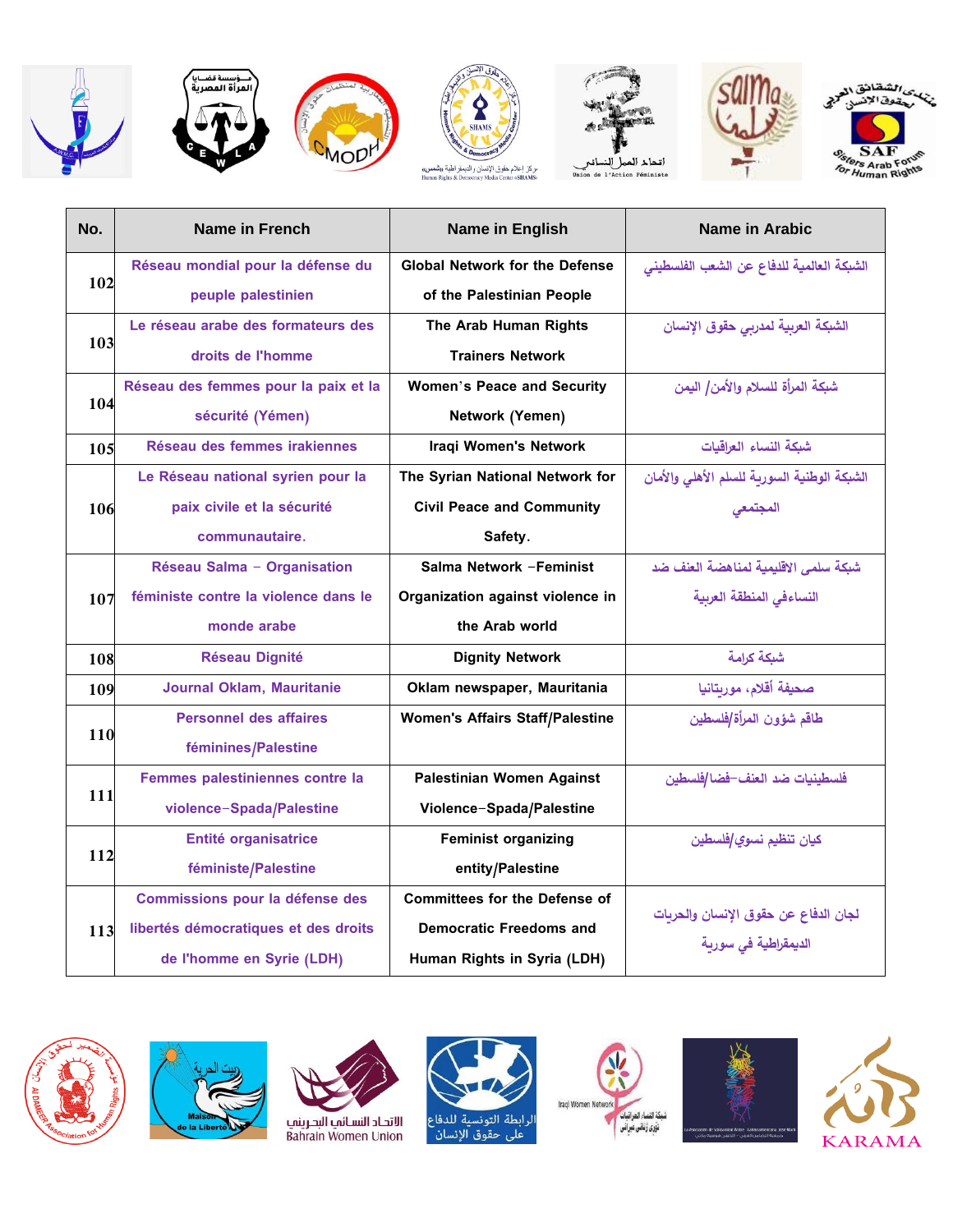













| No. | Name in French                            | <b>Name in English</b>                  | Name in Arabic                                              |
|-----|-------------------------------------------|-----------------------------------------|-------------------------------------------------------------|
|     | Comité de Défense des Organisations       | <b>Committee for the Defense of</b>     | لجنة الدفاع عن منظمات الدفاع عن حقوق                        |
|     | 114 Palestiniennes des Droits de l'Homme  | <b>Palestinian Human Rights</b>         | الإنسان الفلسطينية في أوروبا                                |
|     | en Europe                                 | <b>Organizations in Europe</b>          |                                                             |
|     | Le Comité international de solidarité     | The International Committee for         | اللجنة الدولية للتضامن مع الأسرى في السجون                  |
| 115 | avec les détenus dans les prisons         | Solidarity with Prisoners in            | الإسرائيلية                                                 |
|     | <b>israéliennes</b>                       | <b>Israeli Prisons</b>                  |                                                             |
| 116 | <b>Commission médicale syrienne/Paris</b> | <b>Syrian Medical Committee/Paris</b>   | اللجنة الطبية السورية /باريس                                |
|     | <b>Commission Arabe des Droits</b>        | <b>Arab Commission for Human</b>        |                                                             |
| 117 | <b>Humains</b>                            | <b>Rights</b>                           | اللجنة العربية لحقوق الإنسان/باربس                          |
|     | Le Comité kurde des droits de             | The Kurdish Committee for               |                                                             |
| 118 | l'homme en Syrie (A Rasid).               | Human Rights in Syria (Al               | اللجنة الكردية لحقوق الإنسان في سوريا                       |
|     |                                           | Rased).                                 | (الراصد)                                                    |
|     | Le Comité de Vigilance pour la            | The Vigilance Committee for             | لجنة اليقظة من أجل الديمقراطية في تونس                      |
| 119 | Démocratie en Tunisie - Belgique          | Democracy in Tunisia / Belgium          | ببلجيكا                                                     |
|     |                                           |                                         |                                                             |
|     | Le Comité pour le respect des droits      | The Committee for the Respect           | اللجنة من أجل احترام حقوق الإنسان في تونس                   |
| 120 | de l'homme en Tunisie                     | of Human Rights in Tunisia              |                                                             |
|     | L'initiative palestinienne pour           | The Palestinian Initiative to           | المبادرة الفلسطينية لتعميق الحوار العالمى                   |
| 121 | approfondir le dialogue mondial et la     | Deepen Global Dialogue and              | والديمقراطية–مفتاح/فلسطين                                   |
|     | démocratie - Muftah/Palestine             | Democracy - Muftah/Palestine            |                                                             |
|     | Le Conseil international de soutien       | <b>The International Council</b>        |                                                             |
| 122 | aux procès équitables et aux droits       | <b>Supporting Fair Trials and</b>       | المجلس الدولى لدعم المحاكمات العادلة وحقوق<br>الإنسان ICSFT |
|     | de l'homme (ICSFT)                        | Human Rights (ICSFT)                    |                                                             |
|     | Conseil international de secours et de    | <b>International Council for Relief</b> |                                                             |
| 123 | développement                             | and Development                         | المجلس الدولى للاغاثة والتنمية                              |













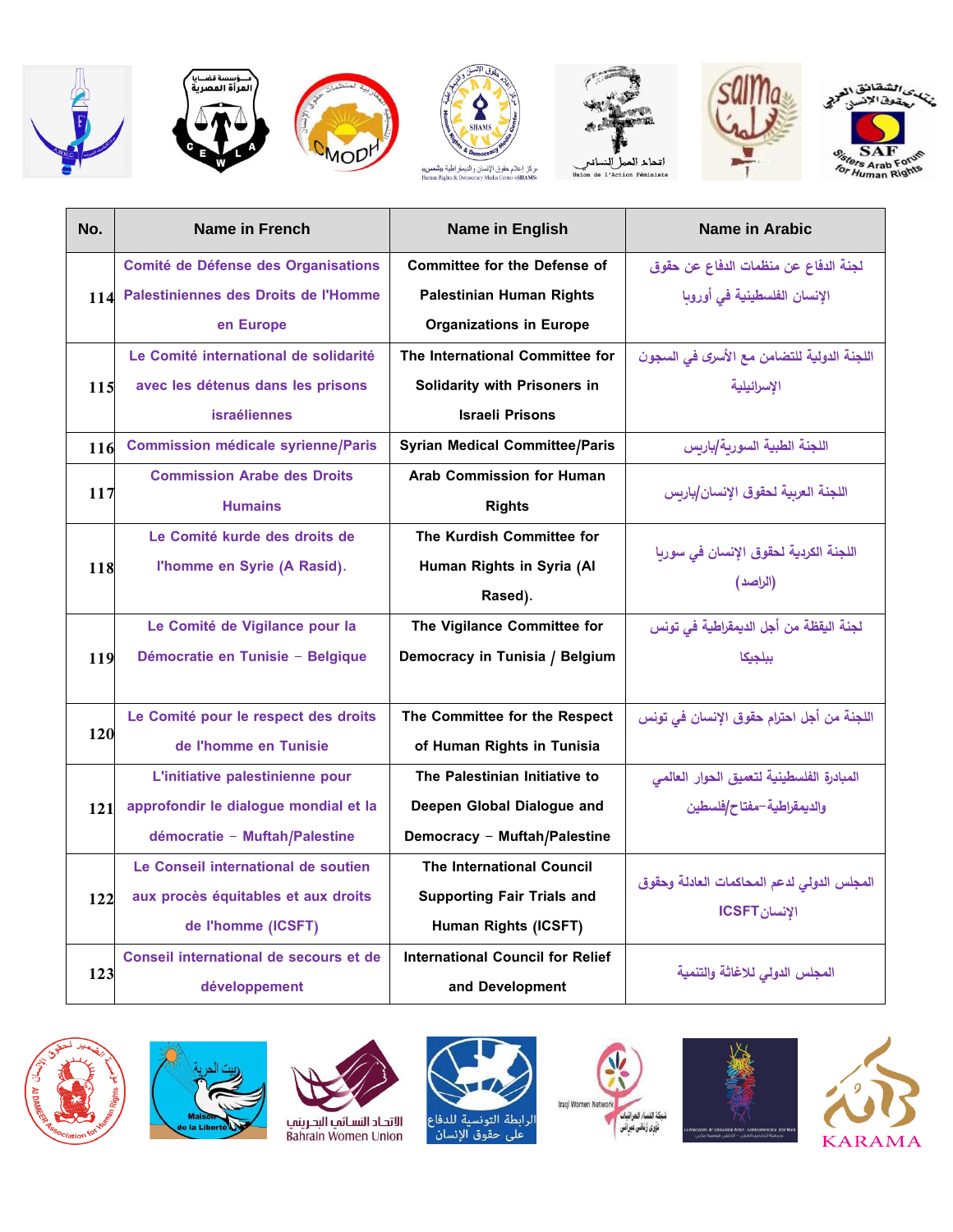













| No. | <b>Name in French</b>               | Name in English                        | Name in Arabic                              |
|-----|-------------------------------------|----------------------------------------|---------------------------------------------|
|     | Conseil yéménite des droits et      | Yemeni Council for Rights and          | المجلس العالمي للحقوق والحربات/اليمن        |
| 124 | libertés / Yémen                    | Freedoms / Yemen                       |                                             |
|     | Conseil norvégien pour la           | <b>Norwegian Council for</b>           | المجلس النروبجي للتسامح/مملكة النروبج       |
| 125 | tolérance/Royaume de Norvège        | <b>Tolerance/Kingdom of Norway</b>     |                                             |
|     | <b>Conseil libanais des femmes</b>  | <b>Lebanese Council of Women</b>       | المجلس النسائي اللبناني(يضم 150 منظمة)      |
| 126 | (comprend 150 organisations)        | (includes 150 organization)            |                                             |
|     | Avocats pour la justice /Yémen      | Lawyers for Justice /Yemen             | محامو العدالة مؤسسة تعنى بالحقوق والحربات/  |
| 127 |                                     |                                        | اليمن                                       |
| 128 | École démocratique/Yémen            | <b>Democratic School/Yemen</b>         | المدرسة الديمقراطية/اليمن                   |
|     | Observatoire international pour la  | <b>International Observatory for</b>   | المرصد الدولى لتوثيق انتهاكات حقوق          |
| 129 | documentation des violations des    | <b>Documentation of Human</b>          | الإنسان/الأرجنتين                           |
|     | droits de l'homme / Argentine       | <b>Rights Violations/ Argentina</b>    |                                             |
|     | Observatoire du monde arabe pour la | Arab World Observatory for             | مرصد العالم العربي للديمقراطية              |
| 130 | démocratie et les élections         | <b>Democracy and Elections</b>         | والانتخابات(المرصد)                         |
| 131 | Centre de créativité des            | <b>Teacher Creativity</b>              | مركز إبداع المعلم/فلسطين                    |
|     | enseignants/Palestine               | <b>Center/Palestine</b>                |                                             |
|     | Centre des médias des droits de     | Human Rights & Democracy               | مركز إعلام حقوق الإنسان والديمقراطية        |
| 132 | l'homme et de la démocratie         | <b>Media Center</b>                    | "شمس"/فلسطين                                |
|     | «SHAL'Alliance                      | "SHAMS"/Palestine                      |                                             |
|     | Centre de Recherche, de             | Center for Research, Legal             |                                             |
|     | <b>Consultation Juridique et de</b> | <b>Consultation and Protection for</b> | مركز الأبحاث والاستشارات القانونية والحماية |
| 133 | Protection des Femmes - Gaza /      | Women - Gaza / Palestine               | للمرأة–غزة   فلسطين                         |
|     | <b>Palestine</b>                    |                                        |                                             |
|     | Centre des médias                   | <b>Community Media</b>                 | مركز الإعلام المجتمعى/فلسطين                |
| 134 | communautaires/Palestine            | Center/Palestine                       |                                             |













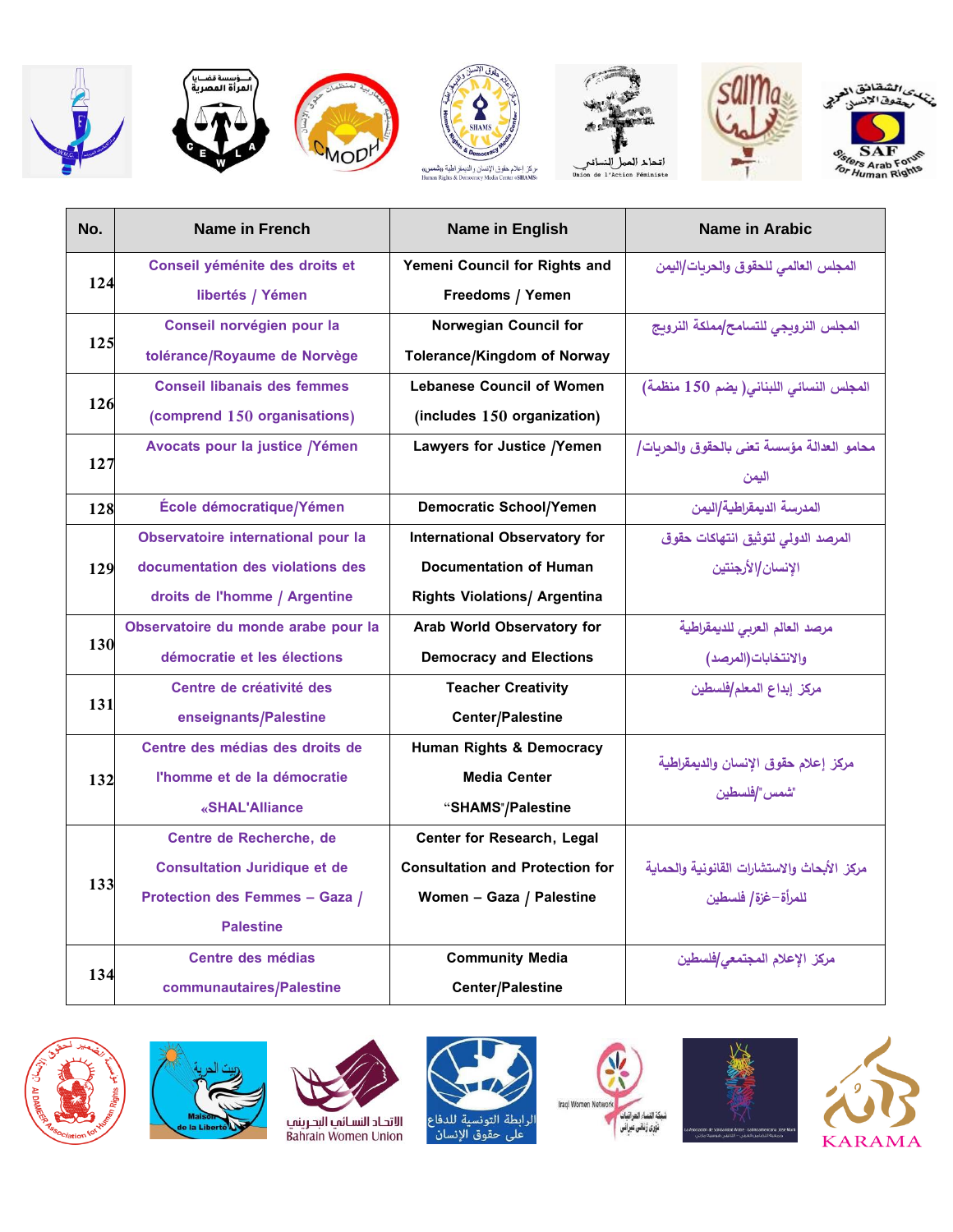













| No. | Name in French                        | <b>Name in English</b>                | Name in Arabic                                |
|-----|---------------------------------------|---------------------------------------|-----------------------------------------------|
|     | Centre des médias des femmes          | Arab Women Media Center /             | مركز الإعلاميات العربيات/الأردن               |
| 135 | arabes / Jordanie                     | Jordan                                |                                               |
|     | Centre d'études et de recherche Al-   | Al-Badeel Center for Studies          | مركز البديل للدراسات والأبحاث/الأردن          |
| 136 | <b>Badeel/Jordanie</b>                | and Research/Jordan                   |                                               |
|     | Khiam Centre de réadaptation pour     | Khiam Rehabilitation Center for       | مركز الخيام لتأهيل ضحايا التعذيب/لبنان        |
| 137 | les victimes de la torture-Liban      | Victims of Torture-Lebanon            |                                               |
|     | Centre d'études sur les               | <b>Women's Studies Center/</b>        | مركز الدراسات النسوبة/ فلسطين                 |
| 138 | femmes/Palestine                      | <b>Palestine</b>                      |                                               |
|     | Centre International pour la          | International Center for the          |                                               |
| 139 | Promotion des Droits et Libertés -    | <b>Promotion of Rights and</b>        | المركز الدولى لدعم الحقوق والحريات– جمعية     |
|     | <b>Association Suisse</b>             | <b>Freedoms - Swiss Association</b>   | سويسرية                                       |
|     | Centre de services communautaires     | Al Saraya Community Service           | مركز السرايا لخدمة المجتمع/فلسطين             |
| 140 | Al Saraya / Palestine                 | Center/ Palestine                     |                                               |
|     | Centre de la petite enfance, Nazareth | Childhood Center, Nazareth            | مركز الطفولة مؤسسة حضانات الناصرة/فلسطين      |
| 141 | <b>Nurseries Foundation/Palestine</b> | <b>Nurseries Foundation/Palestine</b> |                                               |
|     | Centre arabe européen pour les        | The Arab European Center for          | المركز العربي الأوروبي لحقوق الإنسان والقانون |
| 142 | droits de l'homme et le droit         | Human Rights and International        | الدولى/ النرويج                               |
|     | international / Norvège               | Law / Norway                          |                                               |
|     | Le Centre Palestinien pour            | The Palestinian Center for the        | المركز الفلسطينى لاستقلال المحاماة والقضاء    |
| 143 | l'Indépendance de la Profession       | Independence of the Legal             | "مساوإة                                       |
|     | Juridique et de la Magistrature       | Profession and the Judiciary          |                                               |
|     | "Musawa"                              | "Musawa"                              |                                               |
|     | Centre palestinien pour les questions | <b>Palestinian Centre for Peace</b>   |                                               |
| 144 | de paix et de démocratie              | and Democracy PCPD                    | المركز الفلسطيني لقضايا السلام                |
|     |                                       |                                       | والديمقراطية /فلسطين                          |













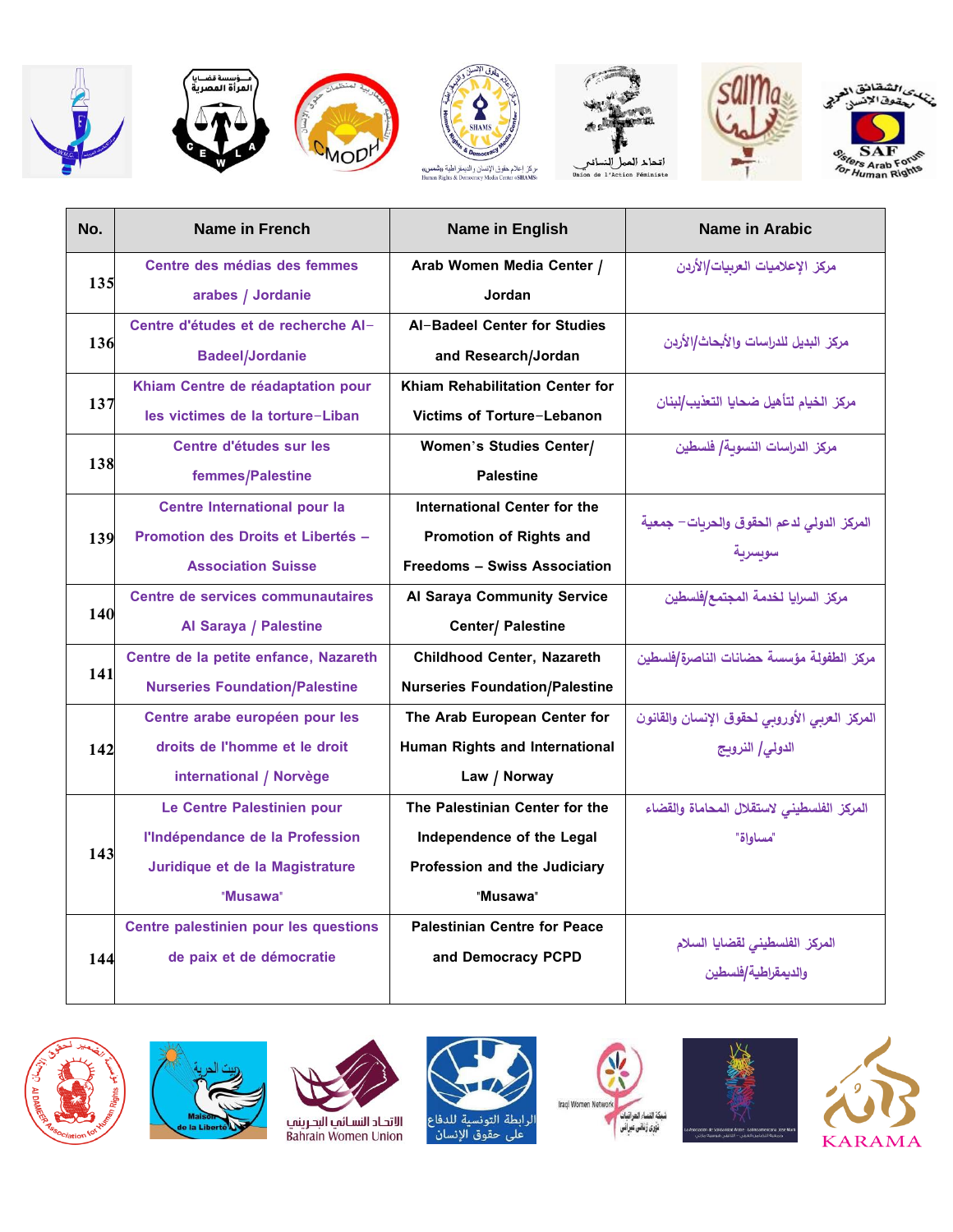













| No.                                                                       | <b>Name in French</b>                   | <b>Name in English</b>               | <b>Name in Arabic</b>                        |
|---------------------------------------------------------------------------|-----------------------------------------|--------------------------------------|----------------------------------------------|
|                                                                           | Centre pour le droit international      | <b>Center for International</b>      |                                              |
|                                                                           | humanitaire et les droits de            | Humanitarian Law and Human           | مركز القانون الدولى الإنساني وحقوق           |
| 145<br>146<br>147<br>148<br>149<br>150<br>151<br>152<br>153<br>154<br>155 | l'homme/Yémen                           | <b>Rights/Yemen</b>                  | الإنسان/اليمن                                |
|                                                                           | Centre d'aide juridique et des droits   | Jerusalem Center for Legal Aid       | مركز القدس للمساعدة القانونية وحقوق          |
|                                                                           | de l'homme de Jérusalem/Palestine       | and Human Rights/Palestine           | الإنسان/فلسطين                               |
|                                                                           | Centre Al-Kalima pour les droits de     | Al-Kalima Center for Human           | مركز الكلمة لحقوق الإنسان بالقاهرة مصر       |
|                                                                           | l'homme au Caire/Égypte                 | <b>Rights in Cairo/Egypt</b>         |                                              |
|                                                                           | <b>Centre El Mahrousa pour le</b>       | <b>El Mahrousa Center for</b>        | مركز المحروسة للتنمية والمشاركة/مصر          |
|                                                                           | développement et la participation /     | Development and Participation /      |                                              |
|                                                                           | <b>Égypte</b>                           | Egypt                                |                                              |
|                                                                           | Centre d'aide et de conseil juridiques  | <b>Women's Center for Legal Aid</b>  | مركز المرأة للإرشاد القانوني والاجتماعي/     |
|                                                                           | pour femmes/Palestine                   | and Counselling/Palestine            | فلسطين                                       |
|                                                                           | Centre d'excellence pour le conseil     | <b>Excellence Center for</b>         | مركز تفوق الاستشاري للتنمية البحربن          |
|                                                                           | en développement / Bahreïn              | <b>Development</b>                   |                                              |
|                                                                           |                                         | Consulting/Bahrain                   |                                              |
|                                                                           | Centre Jothor pour les droits de        | <b>Jothor Center for Human</b>       | مركز جذور لحقوق الإنسان/الأربن               |
|                                                                           | l'homme/ Jordanie                       | Rights/Jordan                        |                                              |
|                                                                           | <b>Hurriyat Centre/Palestine</b>        | <b>Hurriyat Center/Palestine</b>     | مركز حربات/فلسطين                            |
|                                                                           | Centre pour la protection et la liberté | Center for the Protection and        | مركز حماية وحربة الصحفيين/ الأردن            |
|                                                                           | des journalistes/Jordanie               | Freedom of Journalists/ Jordan       |                                              |
|                                                                           | Centre d'études sur le genre - Genre    | Center for Gender Studies -          | مركز دراسات النوع الاجتماعى–الجندر /السودان  |
|                                                                           | / Soudan                                | Gender / Sudan                       |                                              |
|                                                                           | Centre de Damas pour les études         | <b>Damascus Center for</b>           |                                              |
|                                                                           | théoriques et civiles                   | <b>Theoretical and Civil Studies</b> | مركز دمشق للدراسات النظربة والحقوقية المدنية |













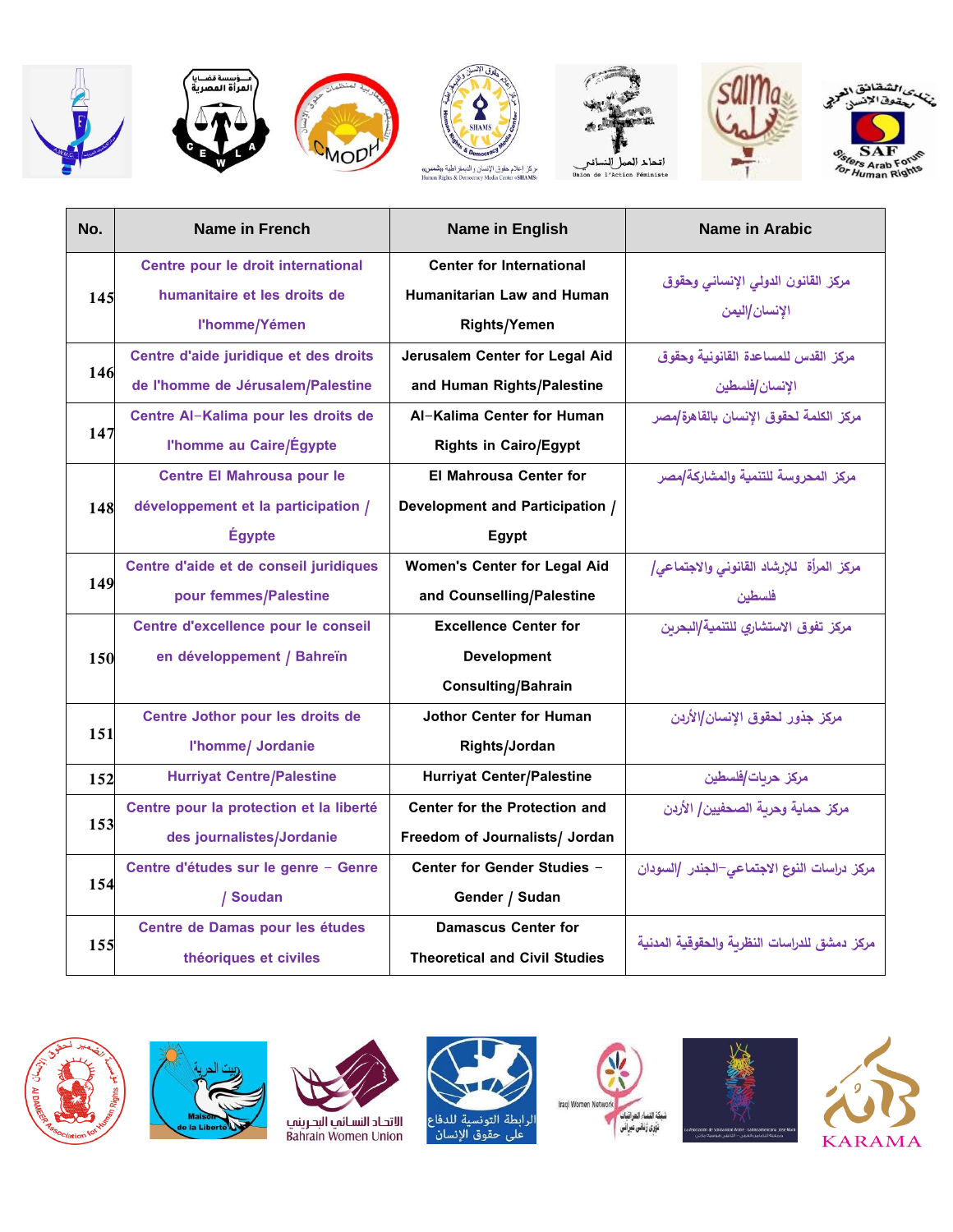











| No. | <b>Name in French</b>                    | Name in English                       | <b>Name in Arabic</b>                        |
|-----|------------------------------------------|---------------------------------------|----------------------------------------------|
|     | <b>Centre des affaires</b>               | <b>Women's Affairs</b>                | مركز شؤون المرأة/فلسطين                      |
| 156 | féminines/Palestine                      | Center/Palestine                      |                                              |
|     | <b>Adalah Center for Human Rights</b>    | <b>Adalah Center for Human</b>        | مركز عدالة لدراسات حقوق الإنسان/الأردن       |
| 157 | <b>Studies/Jordanie</b>                  | <b>Rights Studies/Jordan</b>          |                                              |
|     | Amman Centre d'études sur les droits     | <b>Amman Center for Human</b>         |                                              |
| 158 | de l'homme (ACHRS)                       | <b>Rights Studies (ACHRS)</b>         | مركز عمان لدراسات حقوق الإنسان/الأردن        |
|     | Ain Centre for Human Rights/Yémen        | Ain Center for Human                  | مركز عين لحقوق الإنسان/اليمن                 |
| 159 |                                          | <b>Rights/Yemen</b>                   |                                              |
|     | Centre métropolitain de défense des      | <b>Metro Center for Defending the</b> |                                              |
| 160 | droits des journalistes/ Irak            | Rights of Journalists/ Iraq           | مركز مترو للدفاع عن حقوق الصحفيين/ العراق    |
|     | Centre Wasel pour le développement       | <b>Wasel Center for Youth</b>         | مركز وإصل لتنمية الشباب / فلسطين             |
| 161 | des jeunes / Palestine                   | <b>Development / Palestine</b>        |                                              |
|     | Institut de recherche appliquée de       | <b>Applied Research Institute</b>     | معهد الأبحاث التطبيقية القدس – (أربج)        |
| 162 | Jérusalem - (ARIJ)                       | Jerusalem - (ARIJ)                    |                                              |
|     | <b>Institut Scandinave des Droits de</b> | Scandinavian Institute of             | المعهد الاسكندنافي لحقوق الإنسان /جنيف       |
| 163 | l'Homme/Genève                           | Human Rights/Geneva                   |                                              |
|     | Institut international pour la paix, la  | International Institute for Peace,    | المعهد الدولي للسلام والعدالة وحقوق الإنسان/ |
| 164 | justice et les droits de                 | <b>Justice and Human</b>              | جنيف                                         |
|     | l'homme/Genève                           | <b>Rights/Geneva</b>                  |                                              |
|     | Forum des femmes journalistes du         | <b>South/Palestine Female</b>         | ملتقى اعلاميات الجنوب/فلسطين                 |
| 165 | <b>Sud/Palestine</b>                     | <b>Journalists Forum</b>              |                                              |
|     | Forum humanitaire pour les droits        | Humanitarian Forum for                | الملتقى الإنساني لحقوق المرأة/ الأردن        |
| 166 | des femmes/ Jordanie                     | Women's Rights/ Jordan                |                                              |













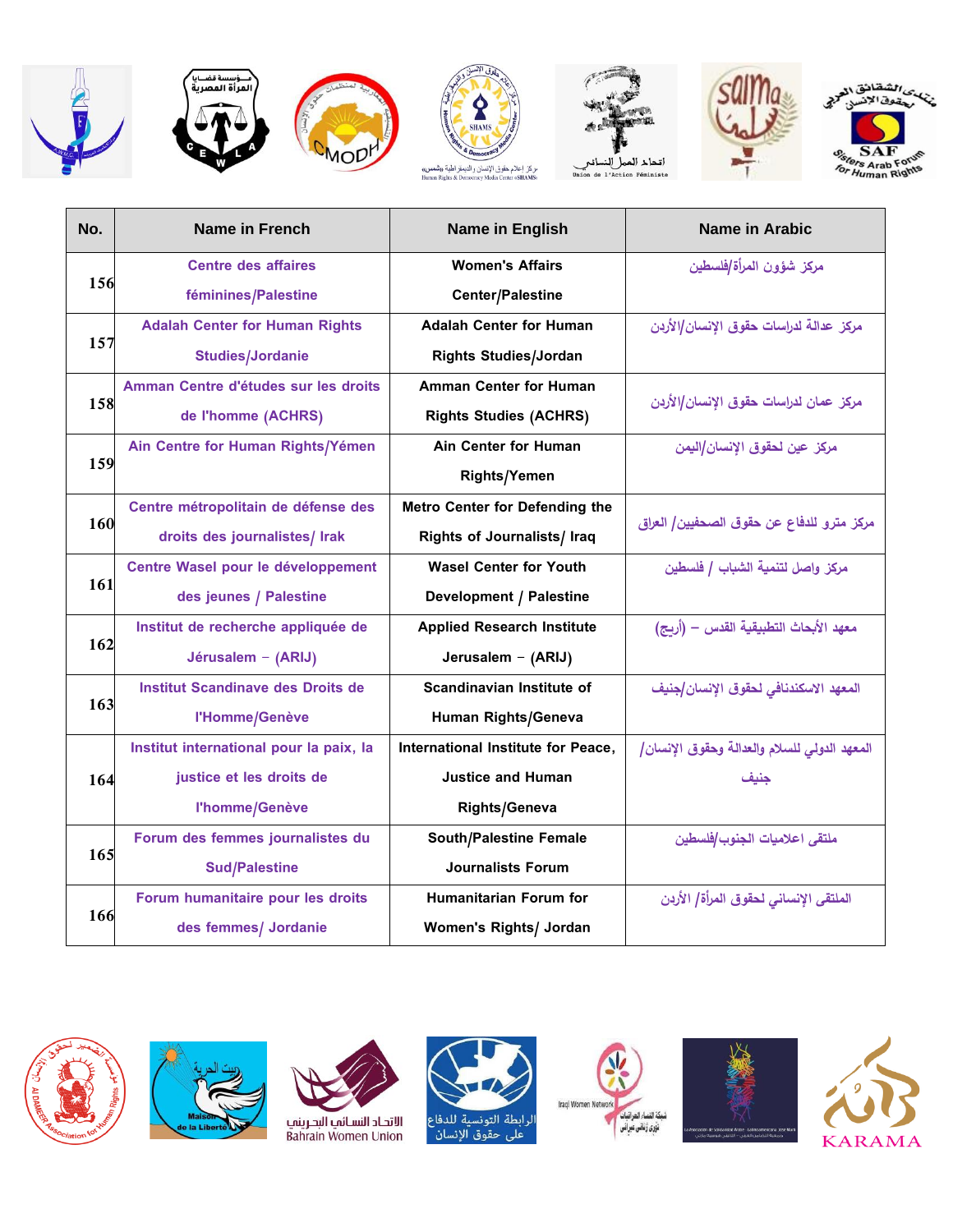













| No. | Name in French                                                                                                                                                                                                                                                                                                                                                                                                                                                                                                                                                                                                                                                                                                                                                                                                                                                                                                                                                                                                                                                                                                                                                                                                                                                                                                                                                                 | Name in English              | Name in Arabic                            |
|-----|--------------------------------------------------------------------------------------------------------------------------------------------------------------------------------------------------------------------------------------------------------------------------------------------------------------------------------------------------------------------------------------------------------------------------------------------------------------------------------------------------------------------------------------------------------------------------------------------------------------------------------------------------------------------------------------------------------------------------------------------------------------------------------------------------------------------------------------------------------------------------------------------------------------------------------------------------------------------------------------------------------------------------------------------------------------------------------------------------------------------------------------------------------------------------------------------------------------------------------------------------------------------------------------------------------------------------------------------------------------------------------|------------------------------|-------------------------------------------|
|     | Forum de dialogue pour le                                                                                                                                                                                                                                                                                                                                                                                                                                                                                                                                                                                                                                                                                                                                                                                                                                                                                                                                                                                                                                                                                                                                                                                                                                                                                                                                                      | <b>Dialogue Forum for</b>    | ملتقى الحوإر للتنمية وحقوق الإنسان/مصر    |
|     | développement et les droits de                                                                                                                                                                                                                                                                                                                                                                                                                                                                                                                                                                                                                                                                                                                                                                                                                                                                                                                                                                                                                                                                                                                                                                                                                                                                                                                                                 | <b>Development and Human</b> |                                           |
|     | 167<br>l'homme / Egypte<br>Rights / Egypt<br>Le Forum National pour la Défense<br>The National Forum for the<br>des Libertés Publiques et des Droits<br><b>Defense of Public Freedoms</b><br>168<br><b>Humains/ Jordanie</b><br>and Human Rights/ Jordan<br>Forum de Houran pour la<br>Houran Forum for<br>169<br>citoyenneté/Syrie<br>Citizenship/Syria<br><b>Plateforme des femmes libyennes</b><br>Libyan Women's Platform for<br>170<br>pour la paix/Libye<br>Peace/Libya<br><b>Consultation Forum for Female</b><br>Forum de consultation pour les<br>171<br>membres féminins Takamol/Palestine<br><b>Members Takamol/Palestine</b><br>Forum des médias au Liban<br><b>Media Forum in Lebanon</b><br>172<br>Forum de Bahreïn pour les droits de<br><b>Bahrain Forum for Human</b><br>173<br><b>l'homme</b><br><b>Rights</b><br>Forum politique et social de la<br><b>Political and Social Youth</b><br>174<br>jeunesse/Palestine<br>Forum/Palestine<br>Forum Soeurs arabe des droits de<br><b>Sisters Arab Forum for Human</b><br>175<br>l'homme (Yémen)<br><b>Rights (Yemen)</b><br>Le Forum civil au Soudan (qui<br><b>Sudanese National Civil</b><br>comprend 54 organisations de la<br>Forum(includes 54 civil society<br>176<br>société civile) / Soudan<br>organizations) / Sudan<br>Forum marocain pour la vérité et<br><b>Moroccan Forum for Truth and</b><br>177 |                              |                                           |
|     |                                                                                                                                                                                                                                                                                                                                                                                                                                                                                                                                                                                                                                                                                                                                                                                                                                                                                                                                                                                                                                                                                                                                                                                                                                                                                                                                                                                |                              | الملتقى الوطني للدفاع عن الحربات العامة   |
|     |                                                                                                                                                                                                                                                                                                                                                                                                                                                                                                                                                                                                                                                                                                                                                                                                                                                                                                                                                                                                                                                                                                                                                                                                                                                                                                                                                                                |                              | وحقوق الإنسان/ الأردن                     |
|     |                                                                                                                                                                                                                                                                                                                                                                                                                                                                                                                                                                                                                                                                                                                                                                                                                                                                                                                                                                                                                                                                                                                                                                                                                                                                                                                                                                                |                              |                                           |
|     |                                                                                                                                                                                                                                                                                                                                                                                                                                                                                                                                                                                                                                                                                                                                                                                                                                                                                                                                                                                                                                                                                                                                                                                                                                                                                                                                                                                |                              | ملتقى حوران للمواطنة/سوربا                |
|     |                                                                                                                                                                                                                                                                                                                                                                                                                                                                                                                                                                                                                                                                                                                                                                                                                                                                                                                                                                                                                                                                                                                                                                                                                                                                                                                                                                                |                              |                                           |
|     |                                                                                                                                                                                                                                                                                                                                                                                                                                                                                                                                                                                                                                                                                                                                                                                                                                                                                                                                                                                                                                                                                                                                                                                                                                                                                                                                                                                |                              | منبر المرأة الليبية من أجل السلام/ليبيا   |
|     |                                                                                                                                                                                                                                                                                                                                                                                                                                                                                                                                                                                                                                                                                                                                                                                                                                                                                                                                                                                                                                                                                                                                                                                                                                                                                                                                                                                |                              |                                           |
|     |                                                                                                                                                                                                                                                                                                                                                                                                                                                                                                                                                                                                                                                                                                                                                                                                                                                                                                                                                                                                                                                                                                                                                                                                                                                                                                                                                                                |                              | المنتدى الاستشاري للعضوات تكامل/فلسطين    |
|     |                                                                                                                                                                                                                                                                                                                                                                                                                                                                                                                                                                                                                                                                                                                                                                                                                                                                                                                                                                                                                                                                                                                                                                                                                                                                                                                                                                                | <b>Equity</b>                |                                           |
|     |                                                                                                                                                                                                                                                                                                                                                                                                                                                                                                                                                                                                                                                                                                                                                                                                                                                                                                                                                                                                                                                                                                                                                                                                                                                                                                                                                                                |                              | منتدى الإعلام في لبنان                    |
|     |                                                                                                                                                                                                                                                                                                                                                                                                                                                                                                                                                                                                                                                                                                                                                                                                                                                                                                                                                                                                                                                                                                                                                                                                                                                                                                                                                                                |                              | منتدى البحربن لحقوق الإنسان               |
|     |                                                                                                                                                                                                                                                                                                                                                                                                                                                                                                                                                                                                                                                                                                                                                                                                                                                                                                                                                                                                                                                                                                                                                                                                                                                                                                                                                                                |                              |                                           |
|     |                                                                                                                                                                                                                                                                                                                                                                                                                                                                                                                                                                                                                                                                                                                                                                                                                                                                                                                                                                                                                                                                                                                                                                                                                                                                                                                                                                                |                              | منتدى الشباب السياسية والاجتماعى/فلسطين   |
|     |                                                                                                                                                                                                                                                                                                                                                                                                                                                                                                                                                                                                                                                                                                                                                                                                                                                                                                                                                                                                                                                                                                                                                                                                                                                                                                                                                                                |                              |                                           |
|     |                                                                                                                                                                                                                                                                                                                                                                                                                                                                                                                                                                                                                                                                                                                                                                                                                                                                                                                                                                                                                                                                                                                                                                                                                                                                                                                                                                                |                              |                                           |
|     |                                                                                                                                                                                                                                                                                                                                                                                                                                                                                                                                                                                                                                                                                                                                                                                                                                                                                                                                                                                                                                                                                                                                                                                                                                                                                                                                                                                |                              | منتدى الشقائق العربي لحقوق الإنسان/ اليمن |
|     |                                                                                                                                                                                                                                                                                                                                                                                                                                                                                                                                                                                                                                                                                                                                                                                                                                                                                                                                                                                                                                                                                                                                                                                                                                                                                                                                                                                |                              | المنتدى المدنى القومى فى السودان (يضم 54  |
|     |                                                                                                                                                                                                                                                                                                                                                                                                                                                                                                                                                                                                                                                                                                                                                                                                                                                                                                                                                                                                                                                                                                                                                                                                                                                                                                                                                                                |                              | منظمة مجتمع مدنى)                         |
|     |                                                                                                                                                                                                                                                                                                                                                                                                                                                                                                                                                                                                                                                                                                                                                                                                                                                                                                                                                                                                                                                                                                                                                                                                                                                                                                                                                                                |                              |                                           |
|     |                                                                                                                                                                                                                                                                                                                                                                                                                                                                                                                                                                                                                                                                                                                                                                                                                                                                                                                                                                                                                                                                                                                                                                                                                                                                                                                                                                                |                              | المنتدى المغربي من أجل الحقيقة والإنصاف   |
|     | l'équité                                                                                                                                                                                                                                                                                                                                                                                                                                                                                                                                                                                                                                                                                                                                                                                                                                                                                                                                                                                                                                                                                                                                                                                                                                                                                                                                                                       |                              |                                           |













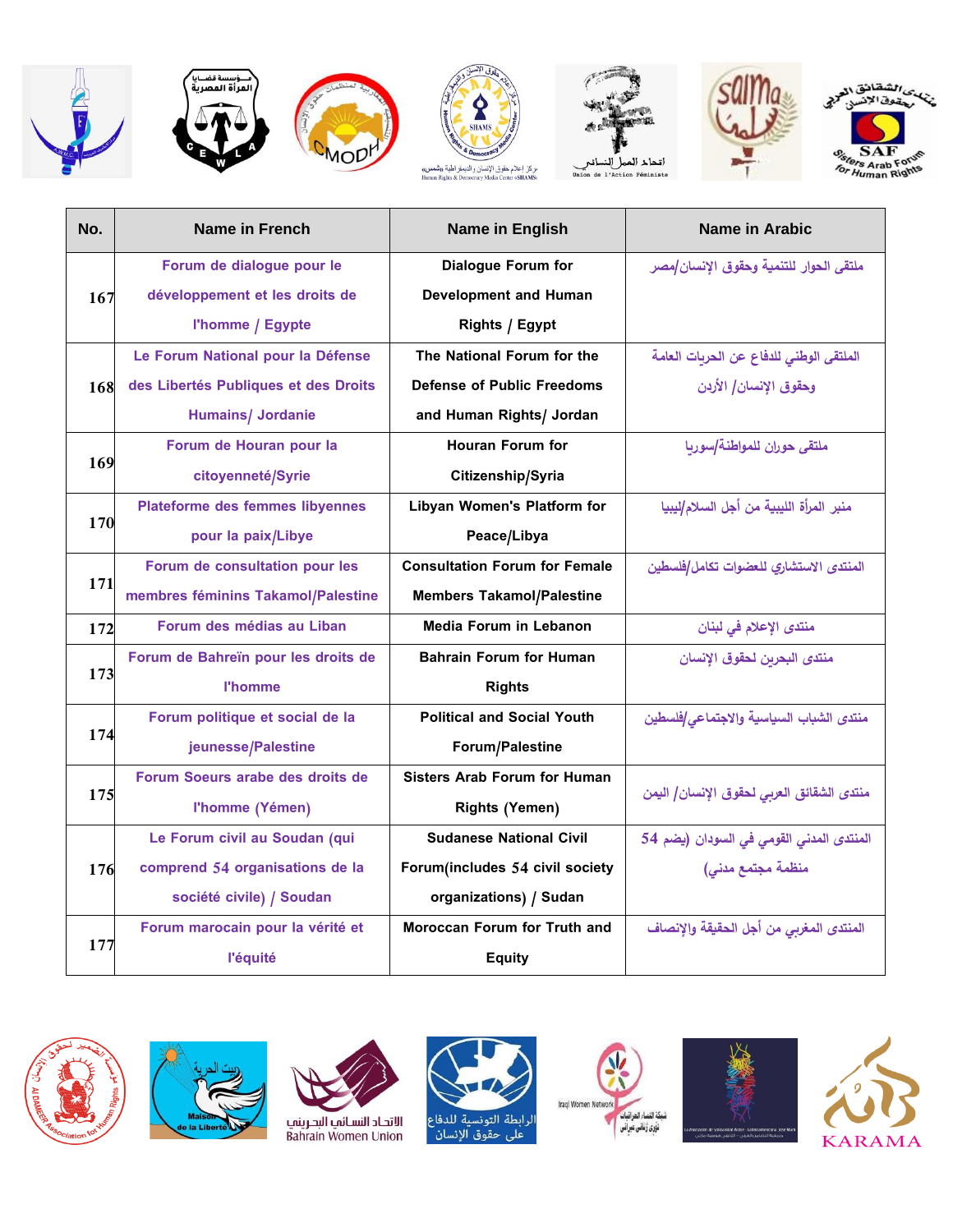





**WOD** 







| No.        | Name in French                             | Name in English                       | Name in Arabic                            |
|------------|--------------------------------------------|---------------------------------------|-------------------------------------------|
|            | <b>Organisation Africaine de</b>           | <b>African Organization for Human</b> | المنظمة الافربقية لمراقبة حقوق الانسان/   |
| 178        | Surveillance des Droits de                 | <b>Rights Monitoring/Morocco</b>      |                                           |
|            | l'Homme/Maroc                              |                                       | المغرب                                    |
|            | Organisation tunisienne contre la          | The Tunisian Organization             | المنظمة التونسية لمناهضة التعذيب          |
| 179        | torture                                    | against Torture                       |                                           |
|            | Organisation d'études et                   | <b>Gender Studies and Information</b> |                                           |
| 180        | d'information sur le genre / Irak          | Organization / Iraq                   | منظمة الدراسات والمعلومات الجندربة/العراق |
|            | Organisation de Défense des                | <b>Organization for Defending</b>     | منظمة الدفاع عن حقوق ضحايا العنف/جنيف     |
| <b>181</b> | Victimes de Violation (ODVV)/Genève        | <b>Victims of Violation</b>           |                                           |
|            |                                            | (ODVV)/Geneva                         |                                           |
|            | Organisation pour la défense des           | Organization for the Defense of       | منظمة الدفاع عن معتقلي الرأي في سورية–    |
| 182        | prisonniers d'opinion en Syrie -           | <b>Prisoners of Conscience in</b>     | روإنكة                                    |
|            | Rawanga                                    | Syria - Rawanga                       |                                           |
|            | L'Organisation arabe des droits de         | The Arab Organization for             |                                           |
| 183        | l'homme en Syrie                           | Human Rights in Syria                 | المنظمة العربية لحقوق الإنسان في سورية    |
|            | L'Organisation kurde pour les droits       | The Kurdish Organization for          | المنظمة الكردية لحقوق الإنسان في          |
| 184        | de l'homme en Syrie (DAD)                  | Human Rights in Syria (DAD)           | سورية( DAD )                              |
|            | <b>Organisation d'Initiative Sociale /</b> | Social Initiative Organization /      | منظمة المبادرة الاجتماعية/سوربة           |
| 185        | <b>Syrie</b>                               | Syria                                 |                                           |
|            | <b>ARDO Organisation d'aide et de</b>      | <b>ARDO Aid and Development</b>       | منظمة المساعدات والتنمية ARDO /اليمن      |
| 186        | développement/Yémen                        | <b>Organization/Yemen</b>             |                                           |
|            | Organisation égyptienne des droits         | <b>Egyptian Organization for</b>      | المنظمة المصربة لحقوق الإنسان             |
| 187        | de l'homme                                 | <b>Human Rights</b>                   |                                           |
|            |                                            |                                       |                                           |













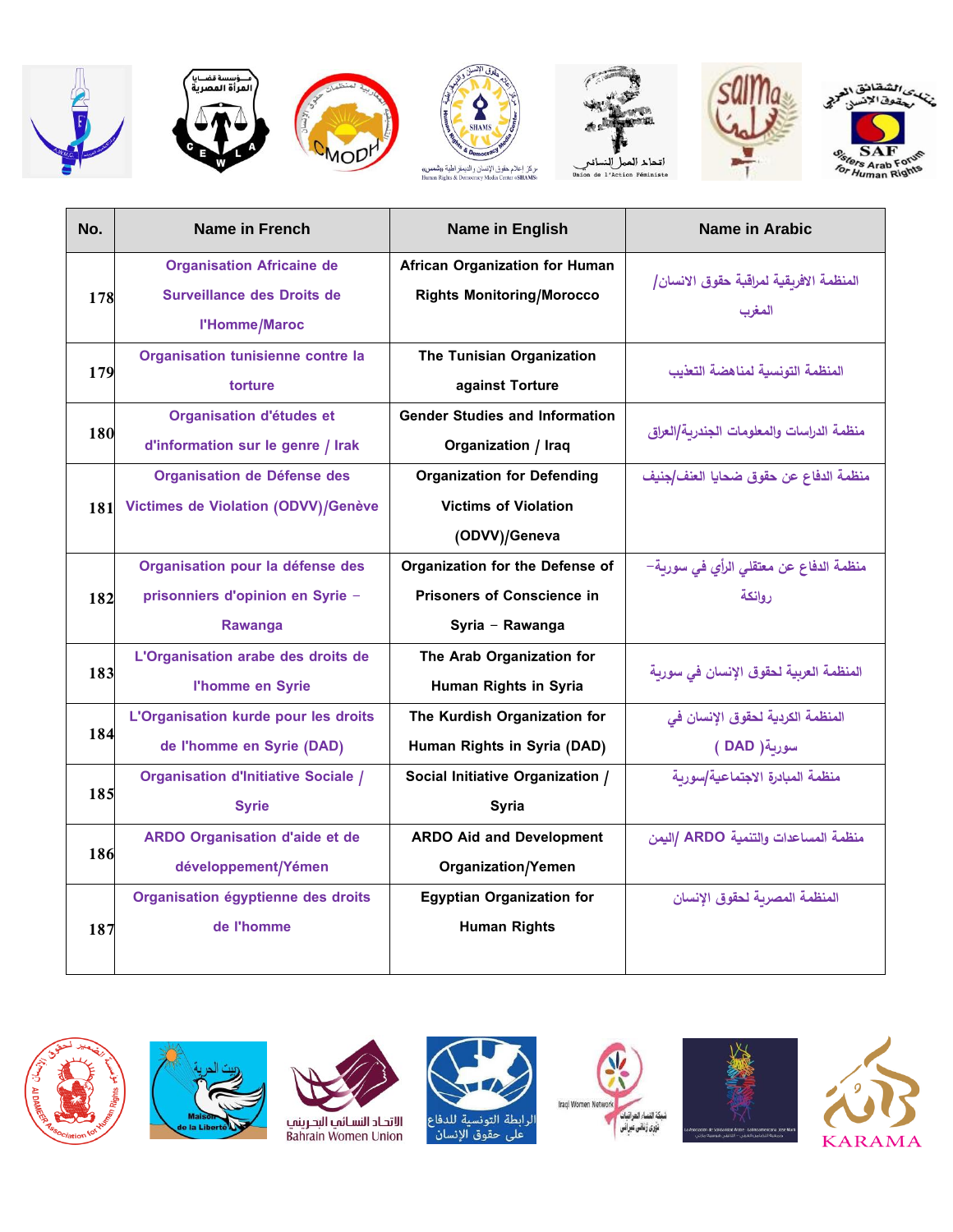



**WOD** 









| No. | Name in French                               | <b>Name in English</b>                 | Name in Arabic                          |
|-----|----------------------------------------------|----------------------------------------|-----------------------------------------|
|     | <b>Organisation Marocaine des Droits de</b>  | <b>Moroccan Organization for</b>       | المنظمة المغربية لحقوق الإنسان          |
| 188 | <b>l'Homme</b>                               | <b>Human Rights</b>                    |                                         |
|     | <b>Organisation AI Mouel pour les Droits</b> | Al Mouel Organization for              |                                         |
| 189 | et le Développement / YémenLe                | <b>Rights and Development /</b>        | منظمة الموئل للحقوق والتنمية/ اليمن     |
|     | Forum parallèle égyptien / États-Unis        | Yemen                                  |                                         |
|     | <b>Organisation nationale de l'Amazonas</b>  | <b>National Organization of</b>        | المنظمة الوطنية لأمازونات / ليبيا       |
| 190 | / Libye                                      | Amazonas / Libya                       |                                         |
|     | Organisation nationale des droits de         | <b>National Organization for</b>       |                                         |
| 191 | l'homme en Syrie                             | Human Rights in Syria                  | المنظمة الوطنية لحقوق الإنسان في سورية  |
|     | Organisation yéménite pour le                | Yemeni Organization for                |                                         |
|     | 192 dialogue des religions et des cultures   | Dialogue of Religions and              | المنظمة اليمنية لحوإر الأديان وإلثقافات |
|     |                                              | <b>Cultures</b>                        |                                         |
|     | Organisation yéménite pour l'action          | Yemeni Organization for                |                                         |
| 193 | humanitaire / Yémen                          | Humanitarian Action / Yemen            | المنظمة اليمنية للعمل الإنساني/ اليمن   |
|     | <b>Freedom House Organisation pour</b>       | Freedom House Organization to          |                                         |
|     | défendre les droits humains et               | defend human rights and                | منظمة بيت الحربة للدفاع عن حقوق الإنسان |
| 194 | combattre l'esclavage et ses vestiges/       | combat slavery and its                 | ومحاربة العبودية ومخلفاتها/ موربتانيا   |
|     | <b>Mauritaniel</b>                           | remnants/ Mauritania                   |                                         |
|     | Organisation des droits de l'homme           | Human Rights Organization in           | منظمة حقوق الانسان في سوريا– ماف        |
| 195 | en Syrie - Maf                               | Syria-Maf                              |                                         |
|     | Organisation pour la protection du           | <b>Organization for the Protection</b> | منظمة حماية القانون وتعزبز السلم/ اليمن |
| 196 | droit et la promotion de la paix /           | of Law and the Promotion of            |                                         |
|     | Yémen                                        | Peace / Yemen                          |                                         |
|     | Centre Sawa pour les droits de               | Sawa Center for Human Rights           |                                         |
| 197 | l'homme / Irak                               | / Iraq                                 | منظمة ساوة لحقوق الإنسان /العراق        |













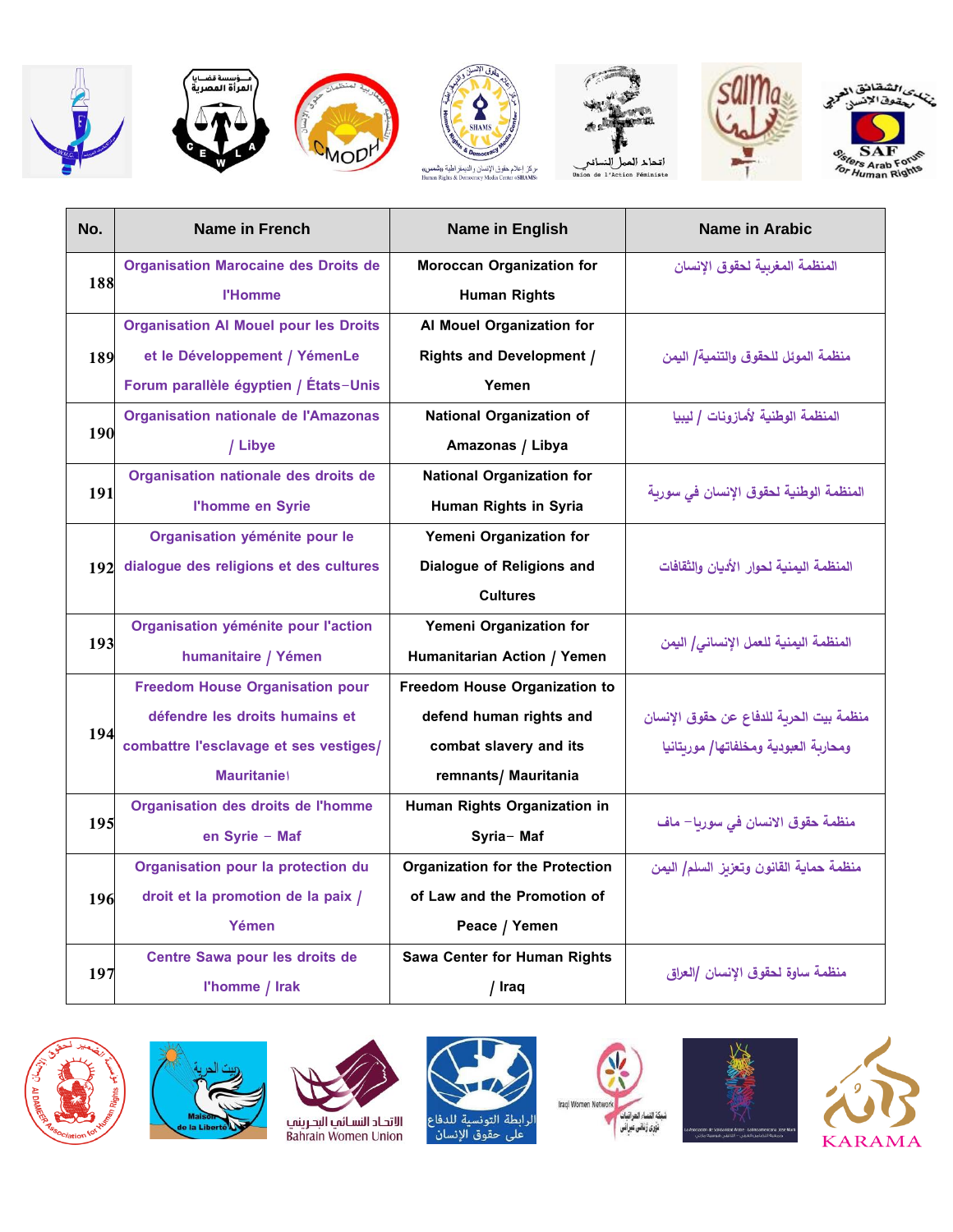













|     | No.                               | Name in French                          | <b>Name in English</b>                | Name in Arabic                            |
|-----|-----------------------------------|-----------------------------------------|---------------------------------------|-------------------------------------------|
|     |                                   | Organisation des jeunes du désert       | <b>Desert Youth Organization for</b>  | منظمة شباب الصحراء للتنمية وحقوق          |
|     | 198                               | pour le développement et les droits     | <b>Development and Human</b>          |                                           |
|     |                                   | de l'homme / Libye                      | Rights / Libya                        | الإنسان/ليبيا                             |
|     |                                   | <b>KAFA Violence and Exploitation</b>   | <b>KAFA Violence and Exploitation</b> | منظمة كفي عنف وإستغلال/لبنان              |
|     | 199                               | <b>Organization/Liban</b>               | Organization/Lebanon                  |                                           |
|     |                                   | <b>Humanity Relief and Development</b>  | <b>Humanity Relief and</b>            | منظمة هيومنتي للإغاثة والتنمية/ اليمن     |
|     | 200                               | <b>Organization / Yémen</b>             | Development Organization /            |                                           |
|     |                                   |                                         | Yemen                                 |                                           |
|     |                                   | Organisation yéménite pour les droits   | Yemeni Organization for               |                                           |
|     | 201                               | de la défense et les libertés           | <b>Defense Rights and Democratic</b>  | منظمة يمن للدفاع عن الحقوق والحربات       |
|     |                                   | démocratiques                           | Freedoms/Yemen                        | الديمقراطية/اليمن                         |
|     |                                   | <b>Fondation AI-Bashaer pour le</b>     | Al-Bashaer Foundation for the         | مؤسسة البشائر لتنمية المرآة والطفل/ اليمن |
|     | 202                               | développement des femmes et des         | Development of Women and              |                                           |
|     |                                   | enfants/Yémen                           | Children/Yemen                        |                                           |
|     |                                   | Fondation Al-Haq pour la liberté        | Al-Haq Foundation for Freedom         | مؤسسة الحق الحربة الرأى والتعبير وحقوق    |
|     | 203                               | d'opinion et d'expression et les droits | of Opinion and Expression and         | الإنسان/مصر                               |
|     |                                   | de l'homme/Égypte                       | Human Rights/Egypt                    |                                           |
|     |                                   | <b>Fondation nationale des</b>          | <b>National Prisoner</b>              | مؤسسة السجين الوطنية/اليمن                |
|     | 204                               | prisonniers/Yémen                       | Foundation/Yemen                      |                                           |
|     |                                   | La Fondation du Moyen-Orient pour       | The Middle East Foundation for        |                                           |
| 205 | le développement et les droits de | <b>Development and Human</b>            | مؤسسة الشرق الأوسط للتنمية وحقوق      |                                           |
|     |                                   | l'homme (Yémen)                         | <b>Rights (Yemen)</b>                 | الإنسان/اليمن                             |
|     |                                   | Fondation Addameer pour la prise en     | <b>Addameer Foundation for</b>        | مؤسسة الضمير لرعاية الأسرى وحقوق الانسان  |
|     | 206                               | charge des prisonniers/Palestine        | <b>Prisoners Care and Human</b>       | افلسطين                                   |
|     |                                   |                                         | <b>Rights /Palestine</b>              |                                           |







الرابطة التونسية للدفاع<br>على حقوق الإنسان





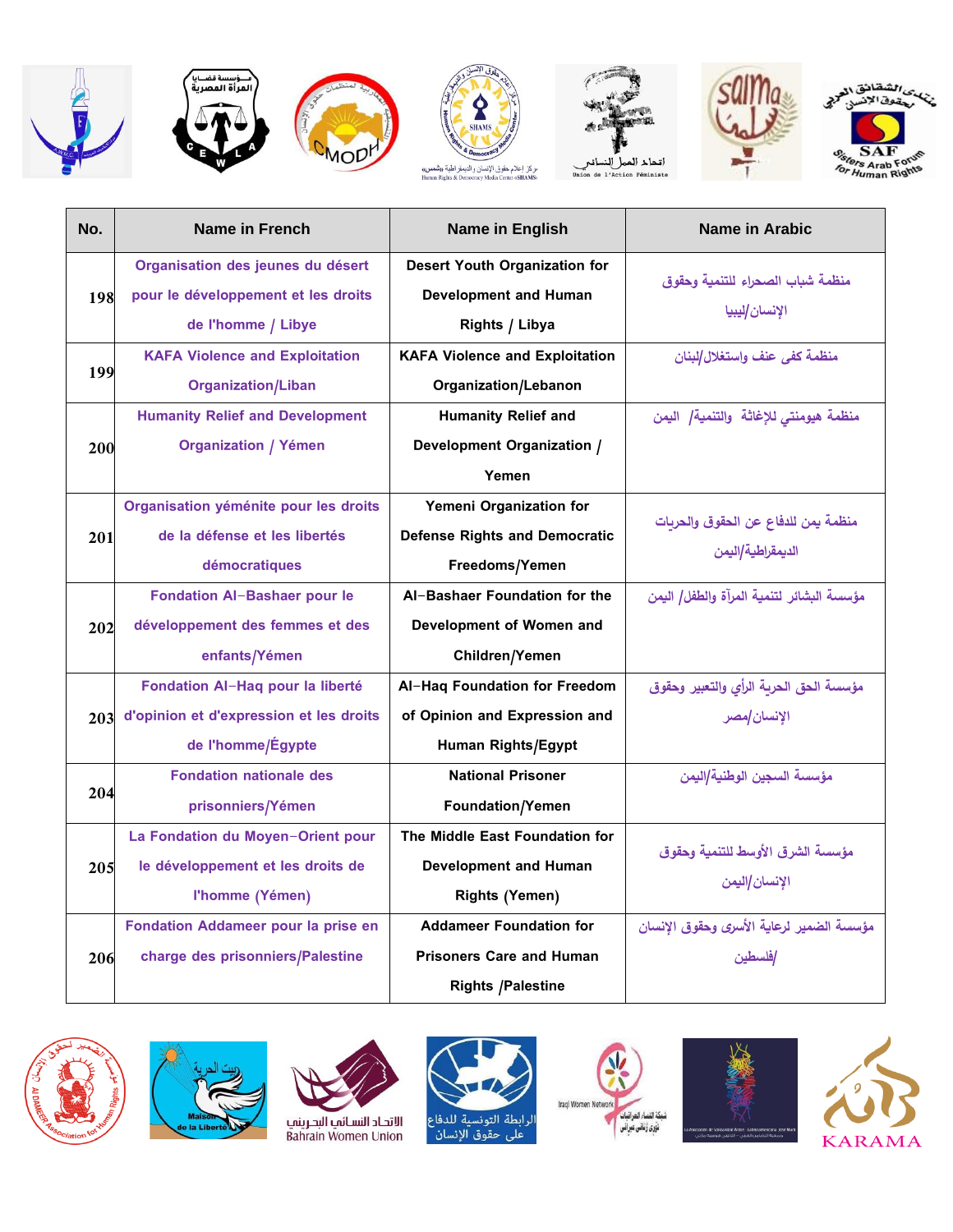















| No.                                                  | Name in French                              | <b>Name in English</b>                 | Name in Arabic                                |
|------------------------------------------------------|---------------------------------------------|----------------------------------------|-----------------------------------------------|
|                                                      | <b>Fondation Al-Tayeb pour l'aide</b>       | Al-Tayeb Foundation for Relief         | مؤسسة الطيب للإغاثة والتنمية/ اليمن           |
|                                                      | d'urgence et le développement /             | and Development / Yemen                |                                               |
|                                                      | Yémen                                       |                                        |                                               |
|                                                      | <b>Fondation Justice et Citoyenneté</b>     | <b>Justice and Citizenship</b>         | مؤسسة العدالة والمواطنة لحقوق الإنسان –       |
|                                                      | pour les Droits de l'Homme/ Egypte          | <b>Foundation for Human Rights/</b>    | المنيا/ مصر                                   |
|                                                      |                                             | Egypt                                  |                                               |
|                                                      | La Fondation arabe pour soutenir la         | The Arab Foundation to support         |                                               |
|                                                      | 209 société civile et les droits de l'homme | <b>Civil Society and Human</b>         | المؤسسة العربية لدعم المجتمع المدني وحقوق     |
|                                                      | / Égypte                                    | Rights/Egypt                           | الإنسان/ مصر                                  |
|                                                      | <b>Fondation New Woman/Égypte</b>           | <b>New Woman Foundation/Egypt</b>      | مؤسسة المرأة الجديدة/مصر                      |
|                                                      | La Fondation égyptienne pour le             | The Egyptian Foundation for            | المؤسسة المصربة لتنمية الأسرة/مصر             |
|                                                      | développement de la famille / Egypte        | <b>Family Development / Egypt</b>      |                                               |
|                                                      | La Fondation égyptienne pour la             | The Egyptian Foundation for            | المؤسسة المصربة للنهوض بأوضاع حقوق            |
|                                                      | promotion des droits de l'enfant            | the Advancement of Children's          | الطفل  مصر                                    |
| 207<br>208<br>210<br>211<br>212<br>213<br>215<br>216 |                                             | <b>Rights</b>                          |                                               |
|                                                      | Fondation nationale de lutte contre la      | <b>National Foundation to Combat</b>   | المؤسسة الوطنية لمكافحة الاتجار بالبشر /اليمن |
|                                                      | traite des êtres humains/Yémen              | Human Trafficking/Yemen                |                                               |
|                                                      | Fondation nationale de lutte contre le      | The National Foundation for            | المؤسسة الوطنية لمكافحة التدخين والقات        |
|                                                      | 214 tabagisme, le qat et la drogue/Yémen    | <b>Combating Smoking, Qat and</b>      | والمخدرات/ اليمن                              |
|                                                      |                                             | Drugs/Yemen                            |                                               |
|                                                      | Fondation de coopération pour la            | <b>Cooperation Foundation for</b>      | مؤسسة تعاون لحل الصراع / فلسطين               |
|                                                      | résolution des conflits / Palestine         | <b>Conflict Resolution / Palestine</b> |                                               |
|                                                      | Fondation Haidara pour la paix et le        | <b>Haidara Foundation for Peace</b>    | مؤسسة حيدرة للسلام والتنمية الانسانية/ اليمن  |
|                                                      | développement humain / Yémen                | and Human Development /                |                                               |
|                                                      |                                             | Yemen                                  |                                               |













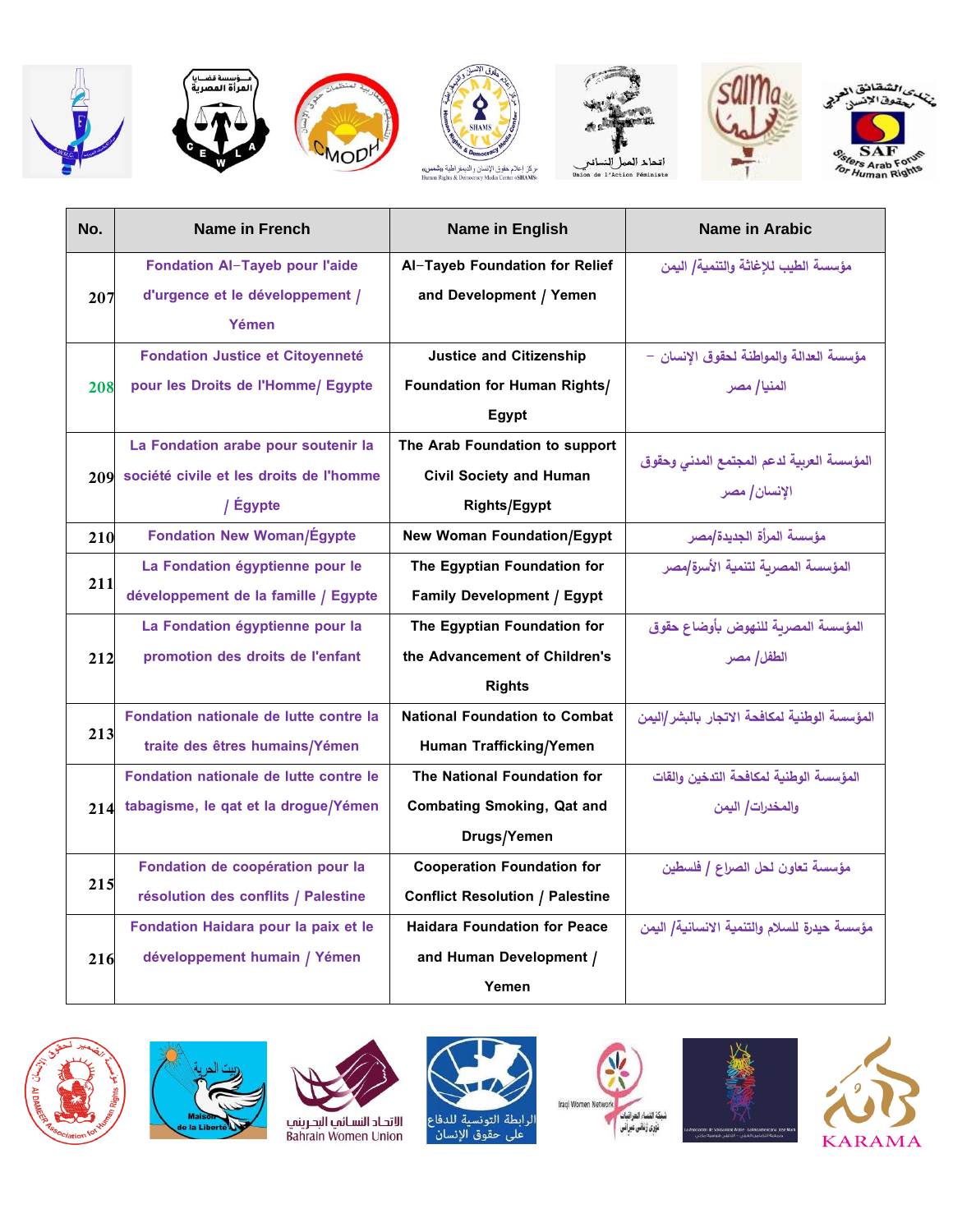













| No.                      | Name in French                                                                                                                                                                                                                                                                                                                                                                                                                                                                                                                                                                                                                                                                                                                                                                                                                                                                                                                                                                                                                                                                                                                                                                                                                                                                                                                                                                                             | <b>Name in English</b>       | Name in Arabic                             |
|--------------------------|------------------------------------------------------------------------------------------------------------------------------------------------------------------------------------------------------------------------------------------------------------------------------------------------------------------------------------------------------------------------------------------------------------------------------------------------------------------------------------------------------------------------------------------------------------------------------------------------------------------------------------------------------------------------------------------------------------------------------------------------------------------------------------------------------------------------------------------------------------------------------------------------------------------------------------------------------------------------------------------------------------------------------------------------------------------------------------------------------------------------------------------------------------------------------------------------------------------------------------------------------------------------------------------------------------------------------------------------------------------------------------------------------------|------------------------------|--------------------------------------------|
|                          | <b>Fondation Regen pour le</b>                                                                                                                                                                                                                                                                                                                                                                                                                                                                                                                                                                                                                                                                                                                                                                                                                                                                                                                                                                                                                                                                                                                                                                                                                                                                                                                                                                             | <b>Regen Foundation for</b>  | مؤسسة ربجين للتنمية وحقوق الإنسان/ اليمن   |
| 217<br>221<br>222<br>224 | développement et les droits de                                                                                                                                                                                                                                                                                                                                                                                                                                                                                                                                                                                                                                                                                                                                                                                                                                                                                                                                                                                                                                                                                                                                                                                                                                                                                                                                                                             | <b>Development and Human</b> |                                            |
|                          | l'homme / Yémen<br><b>Rights/ Yemen</b><br><b>Future Partners Foundation for</b><br><b>Future Partners Foundation for</b><br><b>Development and Human Rights -</b><br><b>Development and Human</b><br>218<br>Yémen<br>Rights - Yemen<br><b>Justice Foundation for Human Rights</b><br><b>Justice Foundation for Human</b><br>219<br>Rights / Yemen<br>/ Yémen<br><b>Fondation Filistinyat</b><br><b>Filistinyat Foundation</b><br>Fondation égyptienne pour les<br><b>Egyptian Women's Issues</b><br><b>Foundation</b><br>questions féminines<br><b>Fondation Mada pour les Droits de</b><br><b>Mada Foundation for Human</b><br>l'Homme / Irak<br>Rights / Iraq<br><b>Adwar Foundation for Social</b><br><b>Adwar Foundation for Social Change</b><br>(organisation féministe) - Hébron /<br>Change (feminist organization)<br>223<br><b>Palestine</b><br>- Hebron / Palestine<br><b>Syndicat national des journalistes</b><br><b>National Syndicate of Tunisian</b><br><b>Journalists</b><br>tunisiens<br>The National Commission for<br><b>La Commission Nationale pour</b><br>l'Indépendance de la Magistrature /<br>the Independence of the<br>225<br><b>Palestine</b><br>Judiciary / Palestine<br><b>The International Commission</b><br>La Commission internationale pour le<br>soutien des droits du peuple<br>for Supporting the Rights of the<br>226<br>palestinien<br><b>Palestinian People</b> |                              |                                            |
|                          |                                                                                                                                                                                                                                                                                                                                                                                                                                                                                                                                                                                                                                                                                                                                                                                                                                                                                                                                                                                                                                                                                                                                                                                                                                                                                                                                                                                                            |                              | مؤسسة شركاء المستقبل للتنمية وحقوق الإنسان |
|                          |                                                                                                                                                                                                                                                                                                                                                                                                                                                                                                                                                                                                                                                                                                                                                                                                                                                                                                                                                                                                                                                                                                                                                                                                                                                                                                                                                                                                            |                              | – اليمن                                    |
|                          |                                                                                                                                                                                                                                                                                                                                                                                                                                                                                                                                                                                                                                                                                                                                                                                                                                                                                                                                                                                                                                                                                                                                                                                                                                                                                                                                                                                                            |                              |                                            |
|                          |                                                                                                                                                                                                                                                                                                                                                                                                                                                                                                                                                                                                                                                                                                                                                                                                                                                                                                                                                                                                                                                                                                                                                                                                                                                                                                                                                                                                            |                              | مؤسسة عدالة لحقوق الإنسان/ اليمن           |
|                          |                                                                                                                                                                                                                                                                                                                                                                                                                                                                                                                                                                                                                                                                                                                                                                                                                                                                                                                                                                                                                                                                                                                                                                                                                                                                                                                                                                                                            |                              |                                            |
| 220                      |                                                                                                                                                                                                                                                                                                                                                                                                                                                                                                                                                                                                                                                                                                                                                                                                                                                                                                                                                                                                                                                                                                                                                                                                                                                                                                                                                                                                            |                              | مؤسسة فلسطينيات                            |
|                          |                                                                                                                                                                                                                                                                                                                                                                                                                                                                                                                                                                                                                                                                                                                                                                                                                                                                                                                                                                                                                                                                                                                                                                                                                                                                                                                                                                                                            |                              | مؤسسة قضايا المراة المصربة                 |
|                          |                                                                                                                                                                                                                                                                                                                                                                                                                                                                                                                                                                                                                                                                                                                                                                                                                                                                                                                                                                                                                                                                                                                                                                                                                                                                                                                                                                                                            |                              |                                            |
|                          |                                                                                                                                                                                                                                                                                                                                                                                                                                                                                                                                                                                                                                                                                                                                                                                                                                                                                                                                                                                                                                                                                                                                                                                                                                                                                                                                                                                                            |                              | مؤسسة مدى لحقوق الإنسان/العراق             |
|                          |                                                                                                                                                                                                                                                                                                                                                                                                                                                                                                                                                                                                                                                                                                                                                                                                                                                                                                                                                                                                                                                                                                                                                                                                                                                                                                                                                                                                            |                              |                                            |
|                          |                                                                                                                                                                                                                                                                                                                                                                                                                                                                                                                                                                                                                                                                                                                                                                                                                                                                                                                                                                                                                                                                                                                                                                                                                                                                                                                                                                                                            |                              | مؤسسه ادوار للتغيير الاجتماعى(مؤسسة        |
|                          |                                                                                                                                                                                                                                                                                                                                                                                                                                                                                                                                                                                                                                                                                                                                                                                                                                                                                                                                                                                                                                                                                                                                                                                                                                                                                                                                                                                                            |                              | نسوبة)–الخليل/فلسطين                       |
|                          |                                                                                                                                                                                                                                                                                                                                                                                                                                                                                                                                                                                                                                                                                                                                                                                                                                                                                                                                                                                                                                                                                                                                                                                                                                                                                                                                                                                                            |                              |                                            |
|                          |                                                                                                                                                                                                                                                                                                                                                                                                                                                                                                                                                                                                                                                                                                                                                                                                                                                                                                                                                                                                                                                                                                                                                                                                                                                                                                                                                                                                            |                              | النقابة الوطنية للصحفيين التونسيين         |
|                          |                                                                                                                                                                                                                                                                                                                                                                                                                                                                                                                                                                                                                                                                                                                                                                                                                                                                                                                                                                                                                                                                                                                                                                                                                                                                                                                                                                                                            |                              |                                            |
|                          |                                                                                                                                                                                                                                                                                                                                                                                                                                                                                                                                                                                                                                                                                                                                                                                                                                                                                                                                                                                                                                                                                                                                                                                                                                                                                                                                                                                                            |                              | الهيئة الأهلية لإستقلال القضاء /فلسطين     |
|                          |                                                                                                                                                                                                                                                                                                                                                                                                                                                                                                                                                                                                                                                                                                                                                                                                                                                                                                                                                                                                                                                                                                                                                                                                                                                                                                                                                                                                            |                              |                                            |
|                          |                                                                                                                                                                                                                                                                                                                                                                                                                                                                                                                                                                                                                                                                                                                                                                                                                                                                                                                                                                                                                                                                                                                                                                                                                                                                                                                                                                                                            |                              |                                            |
|                          |                                                                                                                                                                                                                                                                                                                                                                                                                                                                                                                                                                                                                                                                                                                                                                                                                                                                                                                                                                                                                                                                                                                                                                                                                                                                                                                                                                                                            |                              |                                            |
|                          |                                                                                                                                                                                                                                                                                                                                                                                                                                                                                                                                                                                                                                                                                                                                                                                                                                                                                                                                                                                                                                                                                                                                                                                                                                                                                                                                                                                                            |                              | الهيئة الدولية لدعم حقوق الشعب             |
|                          |                                                                                                                                                                                                                                                                                                                                                                                                                                                                                                                                                                                                                                                                                                                                                                                                                                                                                                                                                                                                                                                                                                                                                                                                                                                                                                                                                                                                            |                              | الفلسطيني"حشد"                             |